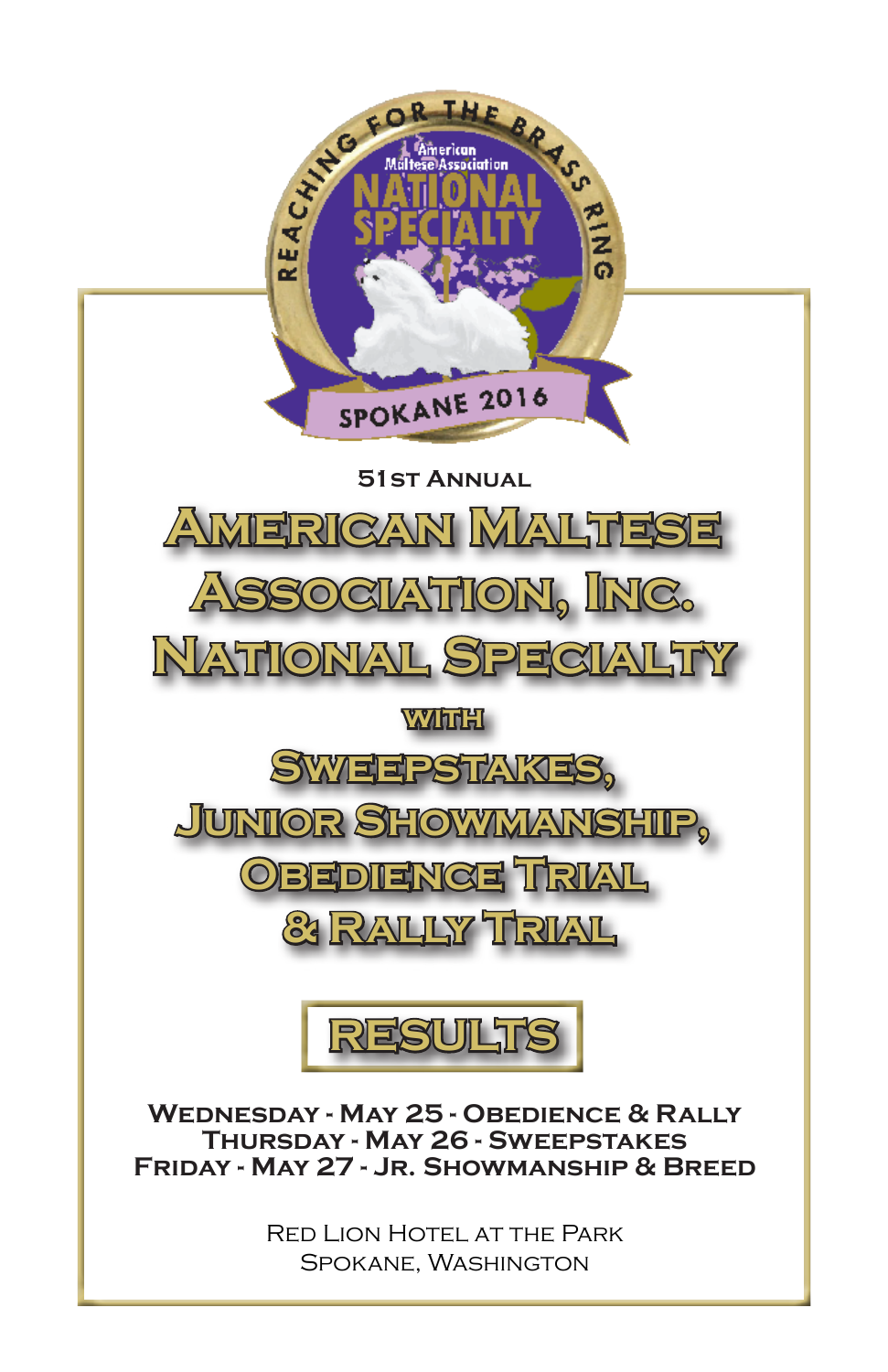### **OBEDIENCE WEDNESDAY, MAY 25 JUDGE: MARY JANE SHERVAIS MALTESE - OBEDIENCE CLASS - NOVICE B. \_\_\_ 16 GCH HOLLYWOOD'S FRANZELINA JOLIE BN, RA, CGC-A, CGCU. TS13374903. 10-11-12.** BREEDER(S): VICTORIA YANEZ SIRE/DAM: GCH CAN CH MOLLYDEAR'S SCHUBERT IMPROMPTU X HOLLYWOOD'S MAMA MIA OWNER(S):KAY SPEARS & VICTORIA YANEZ **\_\_\_ 64 GCH CLOUDCLAN CASCADING CHERRY BLOSSOMS RAE CGC. TS03527702. 4-9-11. BREEDER(S):** CARINA J. ROCK & ANDREA J. ROCK **ANDREA** CARINA J. ROCK & ANDREA J. ROCK SIRE/DAM: CH JACOB'S BEAU CADEAU DES ANGES RN X CH MALTANGEL CASCADING STARLIGHT RAE CGC OWNER(S):CARINA J. ROCK & ANDREA J. ROCK HIGH SCORING DOG IN REGULAR OBEDIENCE CLASSES: \_\_\_\_\_\_\_\_\_\_ SCORE: \_\_\_\_\_\_\_\_ **RALLY WEDNESDAY, MAY 25 JUDGE: MARY JANE SHERVAIS MALTESE - RALLY CLASS - EXCELLENT B.** **\_\_\_ 64 GCH CLOUDCLAN CASCADING CHERRY BLOSSOMS RAE CGC. TS03527702. 4-9-11.** BREEDER(S): CARINA J. ROCK & ANDREA J. ROCK SIRE/DAM: CH JACOB'S BEAU CADEAU DES ANGES RN X CH MALTANGEL CASCADING STARLIGHT RAF CGC OWNER(S): CARINA J. ROCK & ANDREA J. ROCK **MALTESE - RALLY CLASS - ADVANCED B. \_\_\_ 64 GCH CLOUDCLAN CASCADING CHERRY BLOSSOMS RAE CGC. TS03527702. 4-9-11.** BREEDER(S): CARINA J. ROCK & ANDREA J. ROCK SIRE/DAM: CH JACOB'S BEAU CADEAU DES ANGES RN X CH MALTANGEL CASCADING STARLIGHT RAE CGC OWNER(S): CARINA J. ROCK & ANDREA J. ROCK **MALTESE - RALLY CLASS - NOVICE B. \_\_\_ 66 GCH CLOUDCLAN STARLIGHT SERENADE CGC. TS21903101. 5-21-14.** BREEDER(S): CARINA J. ROCK & ANDREA J. ROCK SIRE/DAM: GCH BELLARATA'S CAPTAIN AMERICA X GCH CLOUDCLAN CASCADING CHERRY BLOSSOMS RAE CGC OWNER(S): CARINA J. ROCK & ANDREA J. ROCK **\_\_\_ 82 GCH CLOUDCLAN MILLION DOLLAR SMILE. TS15406301. 11-27-12. AMA Obedience & Rally Trials 192 NQ 83 97 93 91**

BREEDER(S): CARINA J. ROCK & ANDREA J. ROCK SIRE/DAM: GCH MILLION DOLLAR QUESTION OF MARQUESS X CH MALTANGEL CASCADING STARLIGHT RAE CGC OWNER(S): CARINA J. ROCK & ANDREA J. ROCK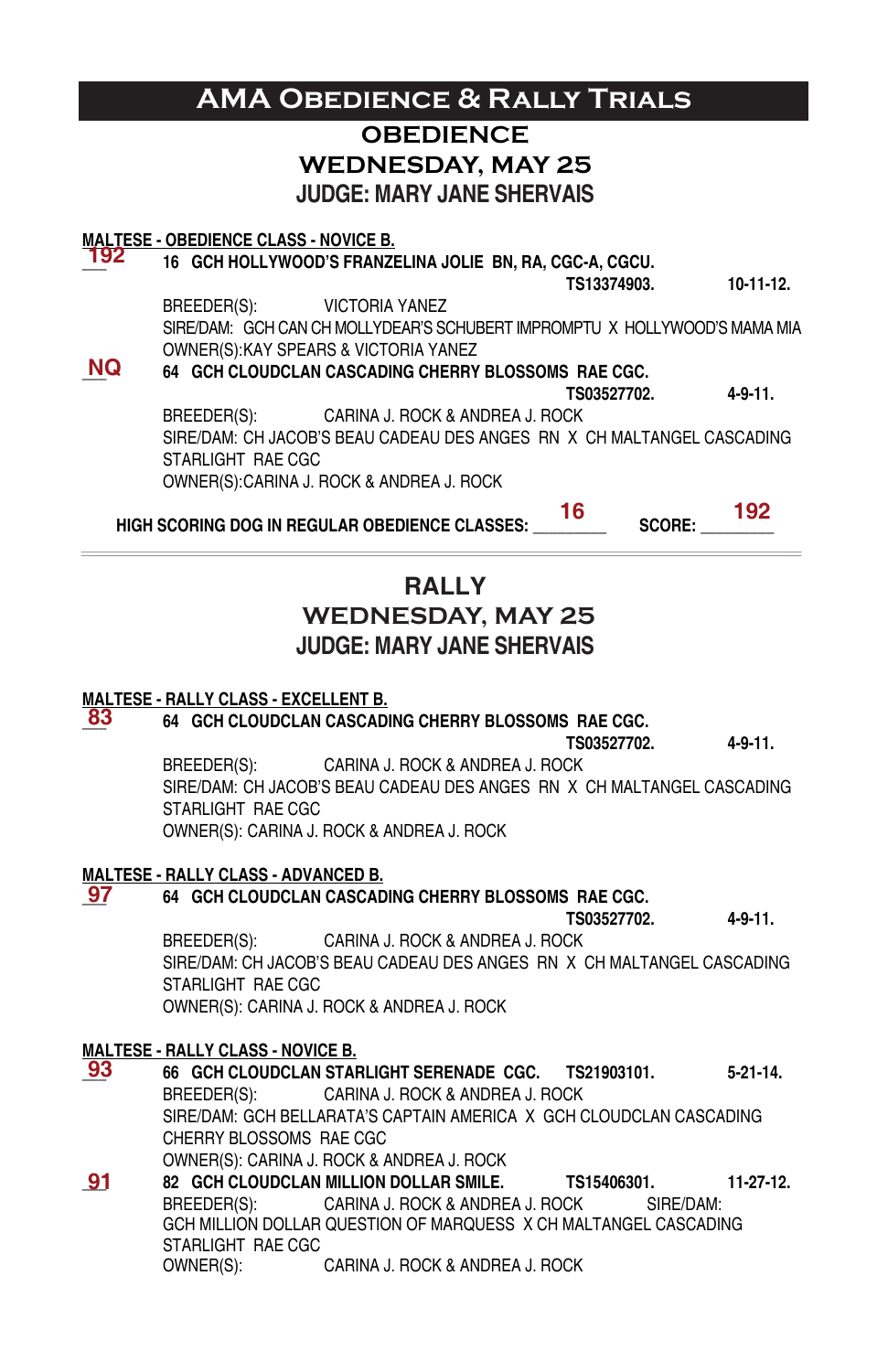# **AMA National Specialty Sweepstakes**

## **THURSDAY, MAY 26 JUDGE FOR ALL SWEEPSTAKES: ANGELA STANBERRY**

## **PUPPY SWEEPSTAKES**

|                         | <b>MALTESE - SWEEPSTAKES - 6-9 MO. PUPPY DOGS.</b>                                                                      |                                 |             |                 |
|-------------------------|-------------------------------------------------------------------------------------------------------------------------|---------------------------------|-------------|-----------------|
| 1.                      | 43 SENOJ'S DERBY BENTLEY.                                                                                               |                                 | TS28651201. | $9 - 28 - 15$ . |
|                         | BREEDER(S): CINDY J JONES                                                                                               |                                 |             |                 |
|                         | SIRE/DAM: SENOJ'S HOT STUFF X CH SENOJ'S FAITHFULLY YOURS                                                               |                                 |             |                 |
|                         | OWNER(S): CINDY J JONES                                                                                                 |                                 |             |                 |
| AВ                      | TA-JON'S ACCENTUATE THE PAWSITIVE. TS29435302. 11-2-15.<br>59                                                           |                                 |             |                 |
|                         | BREEDER(S): TAMMY A SIMON                                                                                               |                                 |             |                 |
|                         | SIRE/DAM: CH TA-JOHN'S CUCKOO FOR YOU X TA-JON'S PAWSITIVELY BEE-DAZZLED                                                |                                 |             |                 |
|                         | OWNER(S):TAMMY A SIMON                                                                                                  |                                 |             |                 |
|                         |                                                                                                                         |                                 |             |                 |
|                         | <b>MALTESE - SWEEPSTAKES - 9-12 MO. PUPPY DOGS.</b><br>STRANGELAN'S GOLDFINGER C AND M'S. NNNTS28026901. 6-09-15.<br>31 |                                 |             |                 |
| <u>АВ</u>               | BREEDER(S):                                                                                                             | S STANGELAND & M DAY & C THOMAS |             |                 |
|                         | SIRE/DAM: CH C & M'S CASINO ROYALE X STRANGELAND'S.TAYLOR JUST LIKE A WOMAN                                             |                                 |             |                 |
|                         | OWNER(S):S STRANGELAND & M DAY & D THOMAS                                                                               |                                 |             |                 |
| $\overline{\mathbf{2}}$ | CLOUDCLAN RAISING THE BARBARIAN. TS28048701. 8-16-15.<br>53                                                             |                                 |             |                 |
|                         | BREEDER(S):                                                                                                             | CARINA J ROCK & ANDRA J ROCK    |             |                 |
|                         | SIRE/DAM: CH SCRUFFY'S-VALIDIAN RAISING THE BAR X GCH CLOUDCAN CASCADING                                                |                                 |             |                 |
|                         | CHERRY BLOSSOMS RAE CGC                                                                                                 |                                 |             |                 |
|                         | OWNER(S): CARINA J ROCK & ANDREA J ROCK                                                                                 |                                 |             |                 |
| 1.                      | ILOVE RHAPSODY ALWAYS JORDAN. TS28992601.<br>65                                                                         |                                 |             | $8-13-15$       |
|                         | CYNTHIA LEE<br>BREEDER(S):                                                                                              |                                 |             |                 |
|                         | SIRE/DAM: CH RHASODY'S A BOY NAMED SUE X ALWAYS PEARL                                                                   |                                 |             |                 |
|                         | OWNER(S): CYNTHIA LEE                                                                                                   |                                 |             |                 |
|                         |                                                                                                                         |                                 |             |                 |
|                         | <b>MALTESE - SWEEPSTAKES - 6-9 MO. PUPPY BITCHES.</b>                                                                   |                                 |             |                 |
| 1.                      | 24 7 1<br>MELITICA PRIMA BALLERINA ANA PAVLOVA, TS29281301.                                                             |                                 |             | $11-8-15.$      |
|                         | BREEDER(S): DRAGICA HUNTER                                                                                              |                                 |             |                 |
|                         | SIRE/DAM: HIDDEN VALET F ENGINE X DELCOST HOTTIE BY DESIGN                                                              |                                 |             |                 |
|                         | OWNER(S): DRAGICA HUNTER                                                                                                |                                 |             |                 |
|                         |                                                                                                                         |                                 |             |                 |
| 4                       | <b>AGENT: TIM LEHMAN</b>                                                                                                |                                 |             |                 |
|                         | CHACA'S MUST LOVE RITZY FLARE. TS29334203.<br>36                                                                        |                                 |             | $11 - 1 - 15.$  |
|                         | BREEDER(S): CATHY BAILEY                                                                                                |                                 |             |                 |
|                         | SIRE/DAM: CH PARADIS KISS IMAGE DOMENIK X CH CHACA'S DIAMONDS ARE FOREVER AT MTO                                        |                                 |             |                 |
|                         | OWNER(S): CATHY BAILEY                                                                                                  |                                 |             |                 |
|                         | <b>SENJO'S ALLURING AJA.</b><br>48                                                                                      |                                 | TS28652301. | 11-22-15.       |
|                         | BREEDER(S): CINDY J JONES                                                                                               |                                 |             |                 |
|                         | SIRE/DAM: CH SENJO'S ENVY'S TREASURE X SENJO'S TAYLORED REMARC OF AVANTE                                                |                                 |             |                 |
|                         | OWNER(S): CINDY J JONES<br>54                                                                                           |                                 |             | $11-13-15.$     |
|                         | MORIAH'S SUNSHINE ON MY SHOULDER. TS28594701.<br>BREEDER(S): EILEEN BENTZ & PAMELA ARMSTRONG                            |                                 |             |                 |
|                         | SIRE/DAM: CH MORIAH'S FLUFF 'N 'STUFF X CH HI-LITE AMAZE ME MORIAH                                                      |                                 |             |                 |
|                         | OWNER(S): EILEEN BENTZ & PAMELA ARMSTRONG                                                                               |                                 |             |                 |
|                         | <b>ECSTASY'S WEDDED BLISS.</b><br>58                                                                                    |                                 | TS28233301. | $9 - 12 - 15$ . |
|                         | BREEDER(S): CYNTHIA FERN-KING & ASHLEY KING-MCDONOUGH                                                                   |                                 |             |                 |
|                         | SIRE/DAM: GCH CLOUDCLAN THE HUNTSMAN IN ECSTASY X GCH ECSTASY'S GLOWING                                                 |                                 |             |                 |
|                         | <b>SENSATION</b>                                                                                                        |                                 |             |                 |
|                         | OWNER(S): CYNTHIA FERN-KING & ASHLEY KING-MCDONOUGH                                                                     |                                 |             |                 |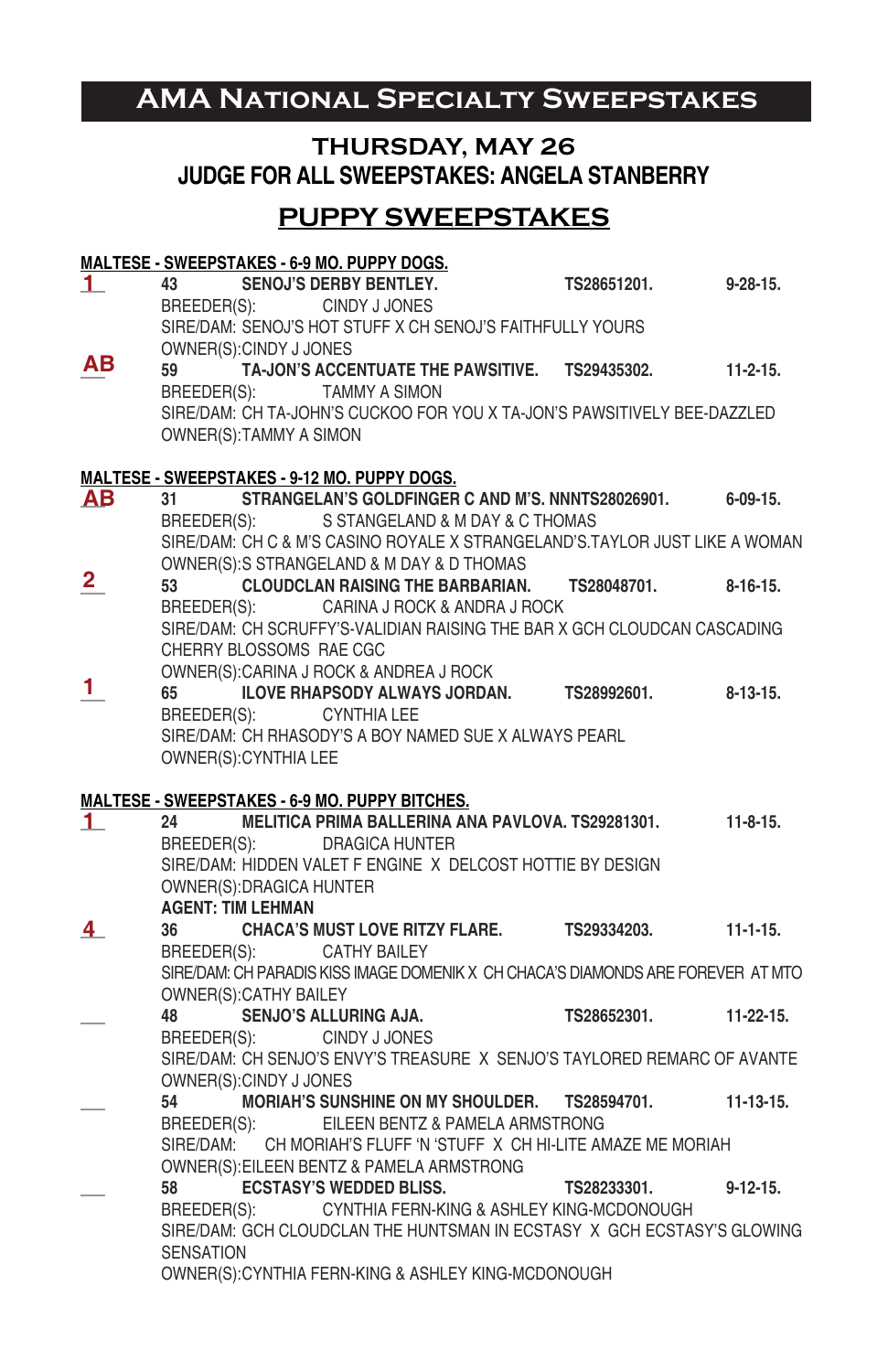|                         | 62<br>CLOUDCLAN                             | <b>CLOUDCLAN CASTLE ON A CLOUD.</b><br>BREEDER(S): CARINA J. ROCK & ANDREA J. ROCK                                                             | TS27952301.<br>SIRE/DAM: CH DELCOST ARMANI BY MARC X CH GRACE'S CHERISHED GIFT FOR                                                                                                                     | $9 - 2 - 15$ .  |
|-------------------------|---------------------------------------------|------------------------------------------------------------------------------------------------------------------------------------------------|--------------------------------------------------------------------------------------------------------------------------------------------------------------------------------------------------------|-----------------|
| ΑВ                      | 68                                          | OWNER(S): CARINA J. ROCK & ANDREA J. ROCK                                                                                                      | BELLARATA'S TURN UP THE JUICE. TS28971701. 11-4-15.<br>BREEDER(S): STACY NAGATANI & MARINA NAGATANI & SHEILA RILEY<br>SIRE/DAM: CH RICHELIEU'S DON'T EAT THE DAISIES X BELLARATA MALTANGEL HEAVEN SENT |                 |
| 3                       | 74<br>BREEDER(S):                           | OWNER(S):STACY NAGATANI & MARINA NAGATANI<br><b>WONDER WINNER JULIET.</b><br>VLADIMIR KRAVCHENKO                                               | RFK4393245.RUSSIA 10-23-15.                                                                                                                                                                            |                 |
| $\overline{\mathbf{2}}$ | 76                                          | SIRE/DAM: SWEET HEAR MALTEZZI X WHITE TIGRA MALTEZZI<br>OWNER(S): VICTORIA CHEDYGOV<br><b>TA-JON'S DAZZLE ME.</b><br>BREEDER(S): TAMMY A SIMON | TS29435301. 11-2-15.<br>SIRE/DAM: CH TA JON'S CUCKOO FOR YOU X TA JON'S PAWSITIVELY BEE-DAZZLED                                                                                                        |                 |
| $2-$                    | OWNER(S): TAMMY A SIMON<br>12               | MALTESE - SWEEPSTAKES - 9-12 MO. PUPPY BITCHES.                                                                                                | UNFORGETTABLES SPARE ME THE DRAMA. TS27164201. 8-5-15.                                                                                                                                                 |                 |
|                         | OWNER(S): EVA GILLETTE                      | BREEDER(S): EVA F GILLETTE                                                                                                                     | SIRE/DAM: CH JAMIKS SPLASH OF SOUTHERN COMFORT X UNFORGETTABLES GOSSIP GIRL                                                                                                                            |                 |
| 1.                      | 38                                          | <b>TA-JON'S ESSENCE OF RAIN.</b><br>BREEDER(S): TAMMY A SIMON                                                                                  | TS27971602.                  7-6-15.<br>SIRE/DAM: CH SINPHONY OF VENICE EAMON X CH TA-JON'S RAIN ON ME                                                                                                 |                 |
| ΑВ                      | OWNER(S):TAMMY A SIMON<br>40                | TA-JON'S SYMPHONY OF RAIN.<br>BREEDER(S): TAMMY A SIMON                                                                                        | TS29271603.<br>SIRE/DAM: CH SINPHONY OF VENICE EAMON X CH TA-JON'S RAIN ON ME                                                                                                                          | $7 - 6 - 15.$   |
|                         |                                             |                                                                                                                                                |                                                                                                                                                                                                        |                 |
|                         | OWNER(S): TAMMY A SIMON                     | BEST PUPPY IN SWEEPSTAKES: 24                                                                                                                  | BEST OF OPPOSITE SEX PUPPY IN SWEEPSTAKES: 65                                                                                                                                                          |                 |
|                         |                                             | <b>MALTESE - SWEEPSTAKES - 12-15 MO. JUNIOR DOGS.</b>                                                                                          |                                                                                                                                                                                                        |                 |
| 1.                      | 11                                          | BREEDER(S): DALE MARTENSON                                                                                                                     | BELLA DOLCE N HOLLYWOODS ACADEMY AWARD. TS25975501. 4-27-15.<br>SIRE/DAM: GCH CH MAGNIFICO'S TOP GUN X CHERUB'S CHEESECAKE                                                                             |                 |
| 4                       | 29                                          | OWNER(S): KATHRYN HENZERLING & VITORIA HARRIS YANEZ<br>BREEDER(S): G DUGAN & B.SHEALS & L TESAR                                                | SEREN-I-T'S PERIWINKLE OF C AND M'S. TS26688501.                                                                                                                                                       | $3-30-15$ .     |
|                         | 33                                          | OWNER(S): MARY & DAY & CAROLE THOMAS<br><b>HALO'S FINAL FANTASTY.</b><br>BREEDER(S): ZHAOYANG WANG                                             | SIRE/DAM: GCH SEREN-I-T'S FORGET ME NOT. X CH CHACA.SERENDIPTIY SNOW BUNNY<br>TS26356101.                                                                                                              | $5 - 11 - 15$ . |
|                         |                                             | SIRE/DAM: CH VALIDIAN'S SOUNDS FABULOUS X HATHWAY WANG                                                                                         |                                                                                                                                                                                                        |                 |
|                         | 35<br>BREEDER(S):                           | OWNER(S): ZHAOYANG WANG<br><b>FOXSTONE'S BEWITCHING CHANCE.</b><br><b>SHARON PEARSON</b>                                                       | TS26266201.                                                                                                                                                                                            | $3-9-15.$       |
|                         | <b>COWGIRL</b>                              |                                                                                                                                                | SIRE/DAM: CH RHAPSODY'S DOUBLE YOUR LUCK X GCH FOXSTONE'S BEWITCHING                                                                                                                                   |                 |
| 3 <sub>2</sub>          | 39<br>BREEDER(S):<br>OWNER(S): CATHY BAILEY | OWNER(S): SHARON A PEARSON<br><b>CHACA'S CHIC MAGNET.</b><br><b>CATHY BAILEY</b>                                                               | TS27847101.<br>SIRE/DAM: CH CHACA'S CHICK FLICK X CH CHACA'S DRAMA DRIVEN DEEDEE                                                                                                                       | $5 - 20 - 15$ . |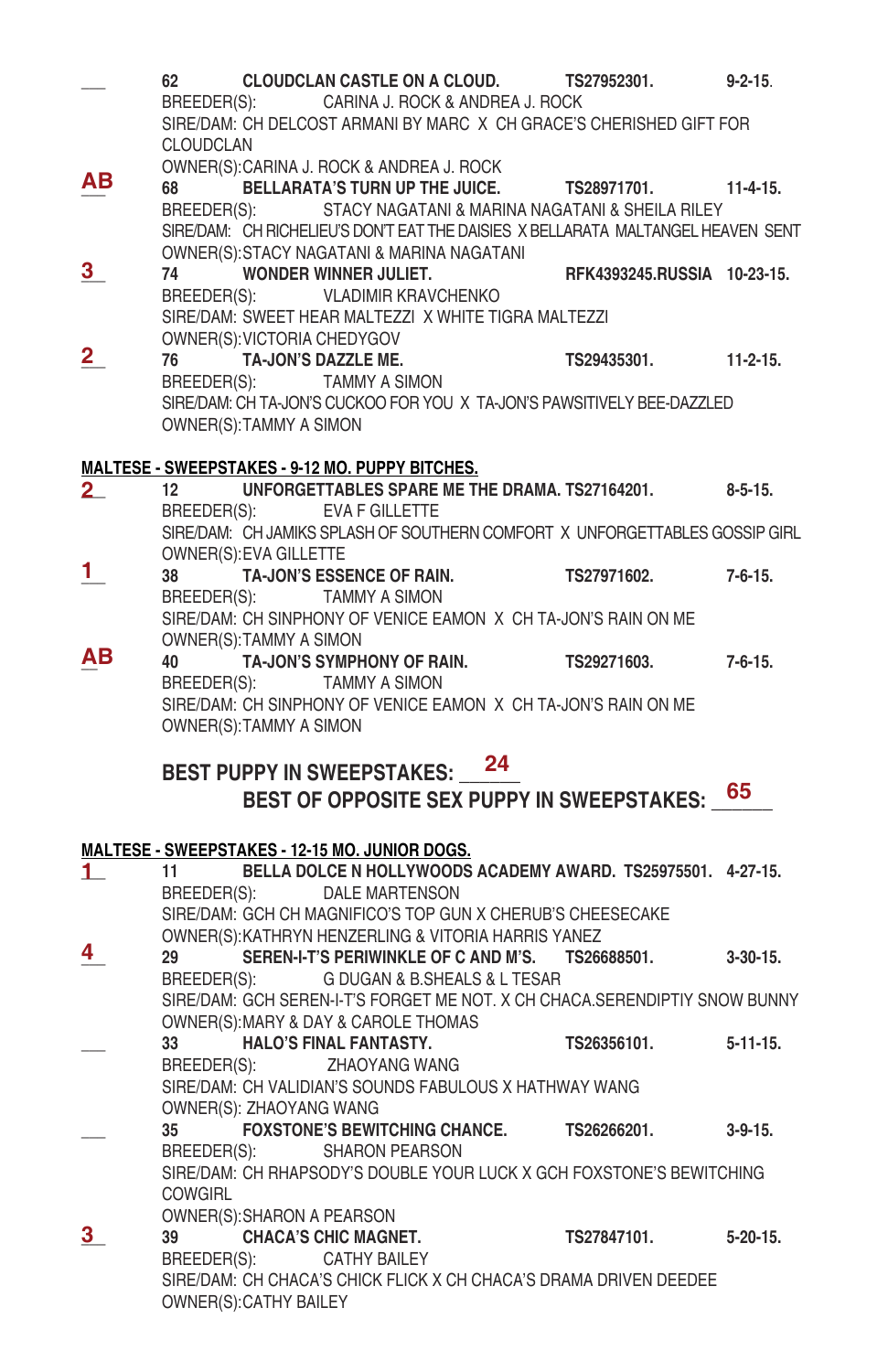**\_\_\_ 73 MOLLYDEAR'S TRISTAN. TS28906201. CANADA 4-6-15.** BREEDER(S): SYBIL ROWE SIRE/DAM: CH JAMIKA SPLASH OF SOUTHERN COMFORT X CH SUN ISLES KISS ME KATE OWNER(S):SYBIL ROWE **\_\_\_ 77 BELLA DOLCE N HOLLYWOOD'S 20TH CENTURY FOX. TS25975502. 4-27-15.** BREEDER(S): DALE R. MARTENSON SIRE/DAM: GCH MAGNIFICOS TOP GUN X CHERUB'S CHEESECAKE OWNER(S):KATHRYN HENZERLING & VICTORIA HARRIS **\_\_\_\_ 79 GORDON OF ANGELA WHITE. ML150023162. KOREA 3-1-15.** BREEDER(S): SO HYANG KIM SIRE/DAMDELIGHT MINE'S GREAT DIPPER X V-BONITA OF ANGELA WHITE OWNER(S): PAOLA MONICA CARCANGUI **MALTESE - SWEEPSTAKES - 15-18 MO. JUNIOR DOGS. \_\_\_ 15 HI-LITE GOLD CHARLOCK. TS25256801. 1-22-15.** BREEDER(S): PAMELA ARMSTRONG SIRE/DAM: CH BENATONE FAST PITCH X CH HI-LITE GOLD IRIS OWNER(S):PAMELA ARMSTRONG **\_\_\_ 51 CASHMERE OF GOLDEN LADY. VDH-DMC 3222/15. GERM 12-14-14**. BREEDER(S): MRS CLAUDIA SEEGMUELLER SIRE/DAM: E.T. MOONWALKER'S PICCOLO X HOLLY Z NOVEHO MESTA OWNER(S):MRS CLAUDIA SEEGMUELLER **MALTESE - SWEEPSTAKES - 12-15 MO. JUNIOR BITCHES. \_\_\_ 90 SERENITY OF ANGELA WHITE. ML150023551. KOREA 4-24-15.** BREEDER(S): SO HYANG KIM SIRE/DAMBELLVO OF ANGELA WHITE X SENA OF ANGELA WHITE OWNER(S): PAOLA MONICA CARCANGU **MALTESE - SWEEPSTAKES - 15-18 MO. JUNIOR BITCHES. \_\_\_ 8 VALLETTA'S SOMEWHERE OVER THE REIGNBOW. TS25371801. 2-3-15.** BREEDER(S): JIM HUNTER SIRE/DAM: AUS-AM CH TA-JON'S REIGN ON X CH VALLETTA'S SUNRISE SERENADE OWNER(S):JIM HUNTER **\_\_\_ 22 ELKETE'S SHOW GLITTER MAY GEL. TS28823901.RUSSIA 2-19-15.** BREEDER(S): EKATERINA GAFUROVA SIRE/DAM: EXEPTIONAL GLITTER MALTEZZI X ELKETE'S SHOW NIKOL MON SHERI OWNER(S):JEANNE HALEY **\_\_\_ 30 DELCOST VALENTINA. TS29552101.SCOT 2-14-15.** BREEDER(S): CHRISTINA GILLIES SIRE/DAM: CH DELCOST MARC BY DESIGN X DIVINE'S DYNASTY KEEPER AT DELCOST **2 1 AB 1 3 1 2**

**BEST JUNIOR IN SWEEPSTAKES: \_\_\_\_\_\_ 90** BEST OF OPPOSITE JUNIOR IN SWEEPSTAKES: \_<u>\_11</u>

OWNER(S):CHRISTINA GILLIES

# **BEST IN SWEEPSTAKES: \_\_\_\_\_\_\_\_\_ 24**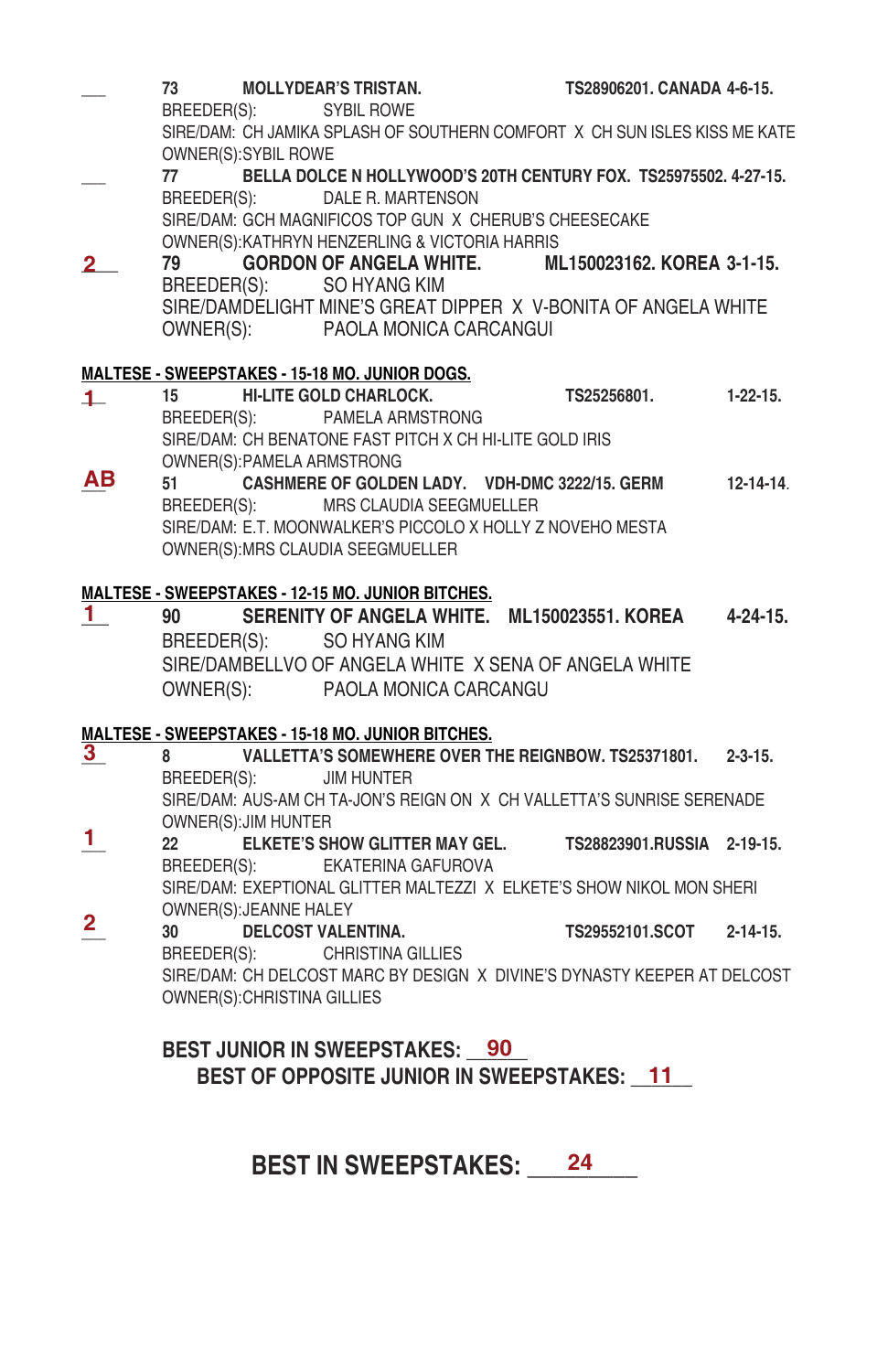## **VETERAN SWEEPSTAKES**

#### **MALTESE - VETERAN SWEEPSTAKES - 7-9 YEAR OLD DOGS.**

**1**

**\_\_\_ 75 GCH CH MOLLYDEAR'S SCHUBERT IMPROMPTU. TR86940801. 11-29-08.** BREEDER(S): SYBIL ROWE SIRE/DAM: CH MOLLYDEAR'S IRISH TENOR X CH MOLLYDEAR'S FLORIA TOSCA OWNER(S):VICTORIA HARRIS & SYBIL ROSE

#### **MALTESE - VETERAN SWEEPSTAKES - DOGS 9 YEARS OLD AND OLDER. AB**

**\_\_\_ 69 CH RHAPSODY'S SMART REMARK. TR44937502. 9-18-05.** BREEDER(S): TONIA HOLIBAUGH SIRE/DAM: CH DIVINE'S MARK OF FRIENDSHIP X RHAPSODY'S CALAMITY JANE OWNER(S):ANJA MALI

BEST IN VETERAN SWEEPSTAKES: \_\_\_ 75 \_\_\_

## **CUT-DOWN SWEEPSTAKES**

#### **MALTESE - CUT-DOWN SWEEPSTAKES - CHAMPION DOGS.**

**\_\_\_ 9 CH AVANTE'S TALK OF THE TOWN. TS20901701. 3-27-14.**  MARY ANN ARCHULETA SIRE/DAM: CH RHAPSODY'S MAN ABOUT TOWN X CH RHAPSODY'S BLISSFULLY HAPPY AT AVANTE **AB**

OWNER(S):MARY ANN ARCHULETA

**\_\_\_ 47 GCH BELLARATA'S CAPTAIN AMERICA. TS15400401. 12-27-12.** BREEDER(S): STACY NAGATANI & MARINA NAGATANI SIRE/DAM: CH RICHELIEU'S TROUBLE STARTER X GCH BELLARATA'S GLEE BY DESIGN OWNER(S):STACY NAGATANI & MARINA NAGATANI **1**

#### **MALTESE - CUT-DOWN SWEEPSTAKES - CHAMPION BITCHES.**

- **\_\_\_ 20 GRAND CH TA-JON'S LA TI DA. TS08501601. 10-30-11.** BREEDER(S): TAMMY SIMON SIRE/DAM: CH TA-JON'S CUCKOO FOR COCOAPUFFS X CH TA-JON'S SILLY LOVE SONG. OWNER(S):CLIF DE RAITA & BRUCE MICHAEL & TAMMY SIMON **1**
- **\_\_\_ 64 GCH CLOUDCLAN CASCADING CHERRY BLOSSOMS RAE CGC. 2**

 **TS03527702. 4-9-11.** BREEDER(S): CARINA J. ROCK & ANDREA J. ROCK SIRE/DAM: CH JACOB'S BEAU CADEAU DES ANGES RN X CH MALTANGEL CASCADING

STARLIGHT RAE CGC

OWNER(S):CARINA J. ROCK & ANDREA J. ROCK

**\_\_\_ 82 GCH CLOUDCLAN MILLION DOLLAR SMILE. TS15406301. 11-27-12.** BREEDER(S): CARINA J. ROCK & ANDREA J. ROCK SIRE/DAM: GCH MILLION DOLLAR QUESTION OF MARQUESS X CH MALTANGEL CASCADING STARLIGHT RAE CGC OWNER(S):CARINA J. ROCK & ANDREA J. ROCK **3**

BEST IN CUT-DOWN SWEEPSTAKES: \_\_<del>47</del> BEST OF OPPOSITE SEX TO BEST CUT-DOWN SWEEPSTAKES: \_\_20\_\_

# **FOREIGN-BRED SWEEPSTAKES**

## **MALTESE - FOREIGN-BRED SWEEPSTAKES - NON-CHAMPION DOGS.**

**\_\_\_ 51 CASHMERE OF GOLDEN LADY. VDH-DMC 3222/15. GERM 12-14-14.** MRS CLAUDIA SEEGMUELLER SIRE/DAM: E.T. MOONWALKER'S PICCOLO X HOLLY Z NOVEHO MESTA OWNER(S):MRS CLAUDIA SEEGMUELLER **AB**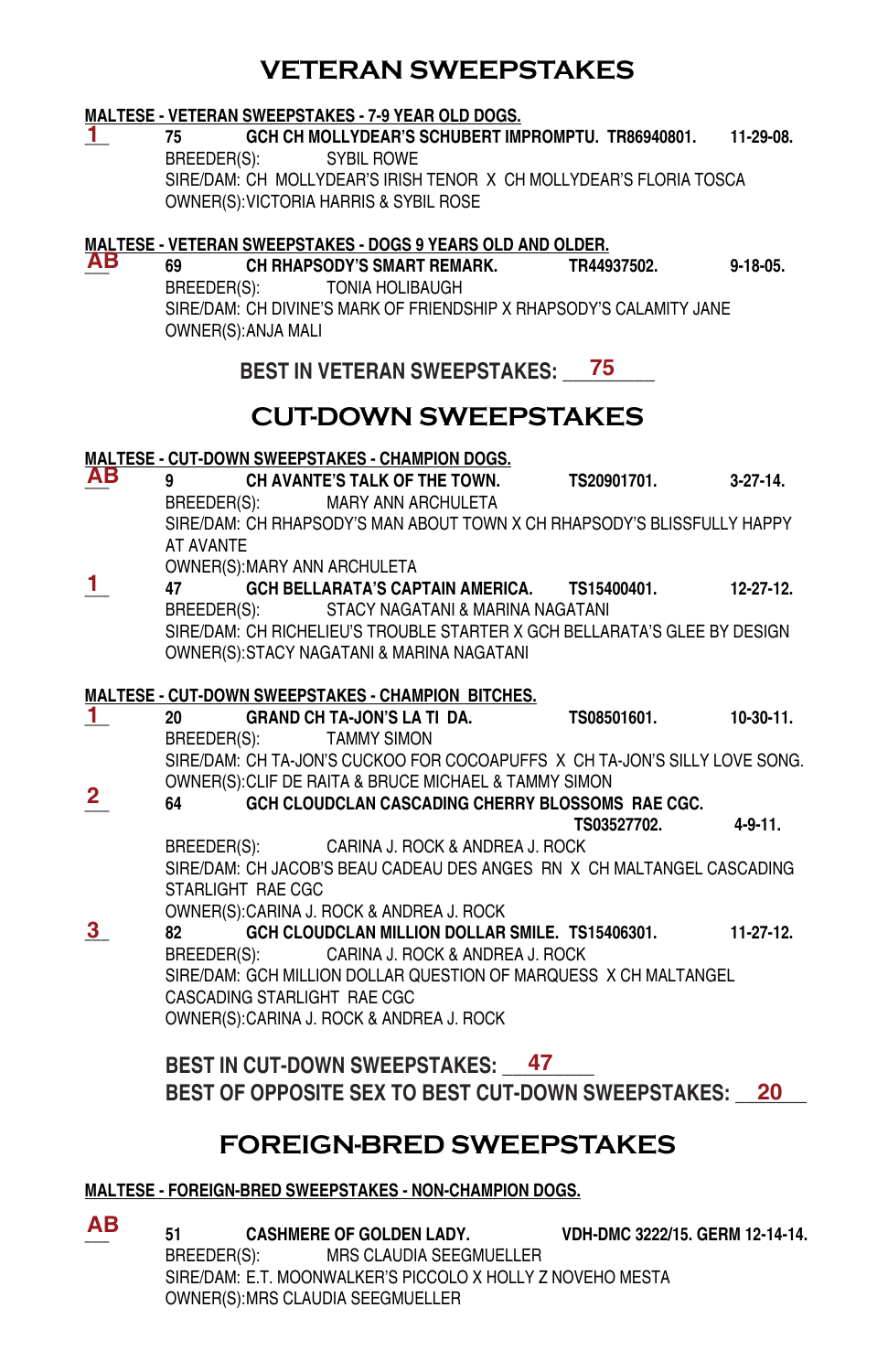**\_\_\_ 79 GORDON OF ANGELA WHITE. ML150023162. KOREA 3-1-15.** BREEDER(S): SO HYANG KIM SIRE/DAMDELIGHT MINE'S GREAT DIPPER X V-BONITA OF ANGELA WHITE OWNER(S): PAOLA MONICA CARCANGUI **AB**

#### **MALTESE - FOREIGN-BRED SWEEPSTAKES - NON-CHAMPION BITCHES.**

**\_\_\_ 18 BENATONE LOTTIE. TS27759701. UK 11-23-14.**  BREEDER(S): MISS S JACKSON & MRS R JACKSON SIRE/DAM: BENATONE GOLD BOOTS X BENATONE GOOD AS GOLD OWNER(S):PAMELA ARMSTRONG **\_\_\_ 22 ELKETE'S SHOW GLITTER MAY GEL. TS28823901.RUSSIA 2-19-15.**  BREEDER(S): EKATERINA GAFUROVA SIRE/DAM: EXEPTIONAL GLITTER MALTEZZI X ELKETE'S SHOW NIKOL MON SHERI OWNER(S):JEANNE HALEY **\_\_\_ 90 SERENITY OF ANGELA WHITE. ML150023551. KOREA 4-24-15.** BREEDER(S): SO HYANG KIM SIRE/DAMBELLVO OF ANGELA WHITE X SENA OF ANGELA WHITE OWNER(S): PAOLA MONICA CARCANGUI **3 2 1** 

## **MALTESE - FOREIGN-BRED SWEEPSTAKES - CHAMPION DOGS.**

**\_\_\_ 67 B-BOY OF ANGELA WHITE KR. ML120019853. KOREA 7-9-12.**  BREEDER(S): SO HYANG KIM SIRE/DAM: BELLVO OF ANGELA WHITE KR X CJEI OF ANGELA WHITE KR OWNER(S):LAURENDE DIDIER **\_\_\_ 75 GCH CH MOLLYDEAR'S SCHUBERT IMPROMPTU. TR86940801. 11-29-08.**  BREEDER(S): SYBIL ROWE SIRE/DAM: CH MOLLYDEAR'S IRISH TENOR X CH MOLLYDEAR'S FLORIA TOSCA OWNER(S):VICTORIA HARRIS & SYBIL ROSE **2 1**

**BEST IN FOREIGN-BRED SWEEPSTAKES: \_\_\_\_\_\_\_\_\_ 90 BEST OF OPPOSITE SEX TO BEST FOREIGN-BRED SWEEPSTAKES: \_\_\_\_\_\_\_\_ 75**

# **2016 Junior Showmanship**

## **FRIDAY, MAY 27**

## **JUDGE: SHELLI SINCLAIR-WOOD**

## **MALTESE - JUNIOR SHOWMANSHIP - OPEN CLASS.**

**1 \_\_\_ 70 CH BELLARATA RICHELIEU SUGAR KISSES. TS25500901. 12-4-14.**  BREEDER(S): STACY NAGATANI & PAT KEEN FERNANDES SIRE/DAM: GCH RICHELIEU'S VALENTINO X CH RICHELIEU'S BELLARATA SUGAR **COOKIE** OWNER(S):STACY NAGATANI & PAT KEEN FERNANDEZ **JUNIOR HANDLER: MARINA NAGATANI, AKC#60710449002**

**BEST JUNIOR HANDLER: 70**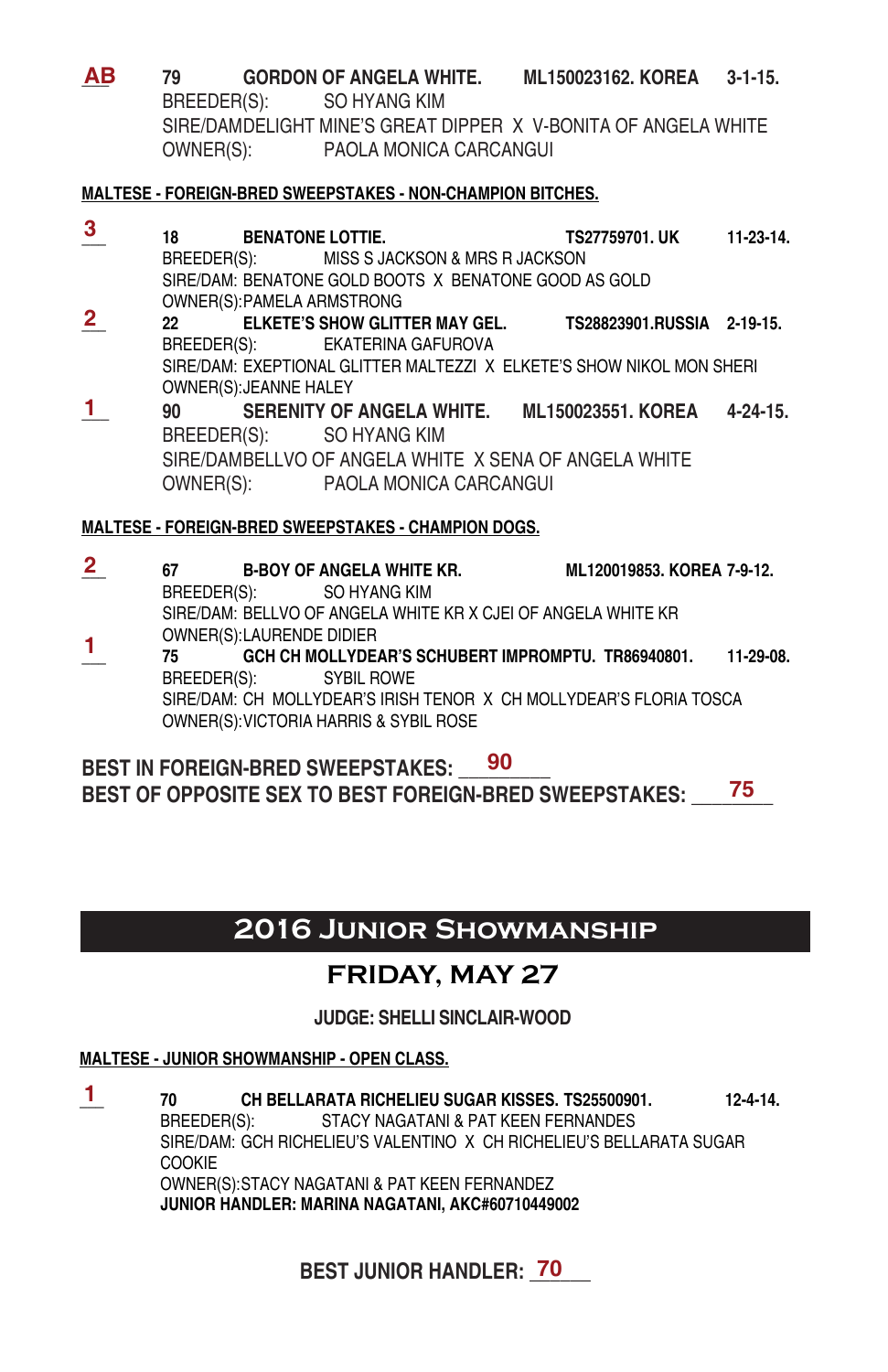# **AMA National Specialty Breed Judging**

# **FRIDAY, MAY 27**

**JUDGE: FABIAN ARIENTI**

## **REGULAR DOG CLASSES:**

|                         |                | MALTESE: 6-9 MO. PUPPY DOGS.            |                                                                                                                          |                            |                 |
|-------------------------|----------------|-----------------------------------------|--------------------------------------------------------------------------------------------------------------------------|----------------------------|-----------------|
| 1.                      | 43             |                                         | SENOJ'S DERBY BENTLEY.                                                                                                   | TS28651201.                | $9 - 28 - 15$ . |
|                         |                |                                         | BREEDER(S): CINDY J JONES                                                                                                |                            |                 |
|                         |                |                                         | SIRE/DAM: SENOJ'S HOT STUFF X CH SENOJ'S FAITHFULLY YOURS                                                                |                            |                 |
| AB.                     | 59             | OWNER(S): CINDY J JONES                 | TA-JON'S ACCENTUATE THE PAWSITIVE. TS29435302. 11-2-15.                                                                  |                            |                 |
|                         |                |                                         | BREEDER(S): TAMMY A SIMON                                                                                                |                            |                 |
|                         |                |                                         | SIRE/DAM: CH TA-JOHN'S CUCKOO FOR YOU X TA-JON'S PAWSITIVELY BEE-DAZZLED                                                 |                            |                 |
|                         |                | OWNER(S): TAMMY A SIMON                 |                                                                                                                          |                            |                 |
|                         |                |                                         |                                                                                                                          |                            |                 |
|                         |                | MALTESE: 9-12 MO. PUPPY DOGS.           |                                                                                                                          |                            |                 |
| $\mathbf{2}_{-}$        | 31             |                                         | STRANGELAN'S GOLDFINGER C AND M'S. NNNTS28026901. 6-09-15.                                                               |                            |                 |
|                         |                |                                         | BREEDER(S): S STANGELAND & M DAY & C THOMAS                                                                              |                            |                 |
|                         |                |                                         | SIRE/DAM: CH C & M'S CASINO ROYALE X STRANGELAND'S TAYLOR JUST LIKE A WOMAN<br>OWNER(S):S STRANGELAND & M DAY & D THOMAS |                            |                 |
| 1.                      | 65             |                                         | ILOVE RHAPSODY ALWAYS JORDAN.                                                                                            | TS28992601. 8-13-15.       |                 |
|                         |                |                                         | BREEDER(S): CYNTHIA LEE                                                                                                  |                            |                 |
|                         |                |                                         | SIRE/DAM: CH RHASODY'S A BOY NAMED SUE X ALWAYS PEARL                                                                    |                            |                 |
|                         |                | OWNER(S): CYNTHIA LEE                   |                                                                                                                          |                            |                 |
|                         |                |                                         |                                                                                                                          |                            |                 |
|                         |                | MALTESE: 12-15 MO. JUNIOR DOGS.         |                                                                                                                          |                            |                 |
| ı.                      | *11            |                                         | BELLA DOLCE N HOLLYWOODS ACADEMY AWARD. TS25975501. 4-27-15.<br>BREEDER(S): DALE MARTENSON                               |                            |                 |
|                         |                |                                         | SIRE/DAM: GCH CH MAGNIFICO'S TOP GUN X CHERUB'S CHEESECAKE                                                               |                            |                 |
|                         |                |                                         | OWNER(S): KATHRYN HENZERLING & VITORIA HARRIS YANEZ                                                                      |                            |                 |
| 3                       | 29             |                                         | SEREN-I-T'S PERIWINKLE OF C AND M'S. TS26688501. 3-30-15.                                                                |                            |                 |
|                         |                |                                         | BREEDER(S): G DUGAN & B.SHEALS & L TESAR                                                                                 |                            |                 |
|                         |                |                                         | SIRE/DAM: GCH SEREN-I-T'S FORGET ME NOT. X CH CHACA.SERENDIPTIY.SNOW BUNNY                                               |                            |                 |
|                         |                |                                         | OWNER(S): MARY & DAY & CAROLE THOMAS                                                                                     |                            |                 |
| $\overline{\mathbf{2}}$ | 35             |                                         | <b>FOXSTONE'S BEWITCHING CHANCE.</b>                                                                                     | TS26266201.                | $3-9-15$        |
|                         |                |                                         | BREEDER(S): SHARON PEARSON<br>SIRE/DAM: CH RHAPSODY'S DOUBLE YOUR LUCK X GCH FOXSTONE'S BEWITCHING                       |                            |                 |
|                         | <b>COWGIRL</b> |                                         |                                                                                                                          |                            |                 |
|                         |                |                                         | OWNER(S): SHARON A PEARSON                                                                                               |                            |                 |
| ΑВ                      | 63             |                                         | RHAPSODY'S BELIEVE IT OR NOT. TS25921702. 5-8-15.                                                                        |                            |                 |
|                         | BREEDER(S):    |                                         | TONIA HOLIBAUGH                                                                                                          |                            |                 |
|                         |                |                                         | SIRE/DAM: CH RHASODY'S A BOY NAMED SUE X RHAPSODY'S I BELIEVE                                                            |                            |                 |
|                         |                | OWNER(S): TONYA HOLIBAUGH               |                                                                                                                          |                            |                 |
| 4                       | 73             |                                         | <b>MOLLYDEAR'S TRISTAN.</b>                                                                                              | TS28906201. CANADA 4-6-15. |                 |
|                         | BREEDER(S):    |                                         | <b>SYBIL ROWE</b><br>SIRE/DAM: CH JAMIKA SPLASH OF SOUTHERN COMFORT X CH SUN ISLE'S KISS ME KATE                         |                            |                 |
|                         |                | OWNER(S): SYBIL ROWE                    |                                                                                                                          |                            |                 |
|                         |                | MALTESE: 15-18 MO. JUNIOR DOGS.         |                                                                                                                          |                            |                 |
| AB.                     | 51             |                                         | CASHMERE OF GOLDEN LADY. VDH-DMC 3222/15. GERM 12-14-14.                                                                 |                            |                 |
|                         |                |                                         | BREEDER(S): MRS CLAUDIA SEEGMUELLER                                                                                      |                            |                 |
|                         |                |                                         | SIRE/DAM: E.T. MOONWALKER'S PICCOLO X HOLLY Z NOVEHO MESTA                                                               |                            |                 |
|                         |                |                                         | OWNER(S): MRS CLAUDIA SEEGMUELLER                                                                                        |                            |                 |
|                         |                |                                         |                                                                                                                          |                            |                 |
| 2_                      | *15            | <b>MALTESE: BRED BY EXHIBITOR DOGS.</b> | <b>HI-LITE GOLD CHARLOCK.</b>                                                                                            | TS25256801.                | $1-22-15.$      |
|                         | BREEDER(S):    |                                         | PAMELA ARMSTRONG                                                                                                         |                            |                 |
|                         |                |                                         | SIRE/DAM: CH BENATONE FAST PITCH X CH HI-LITE GOLD IRIS                                                                  |                            |                 |

OWNER(S):PAMELA ARMSTRONG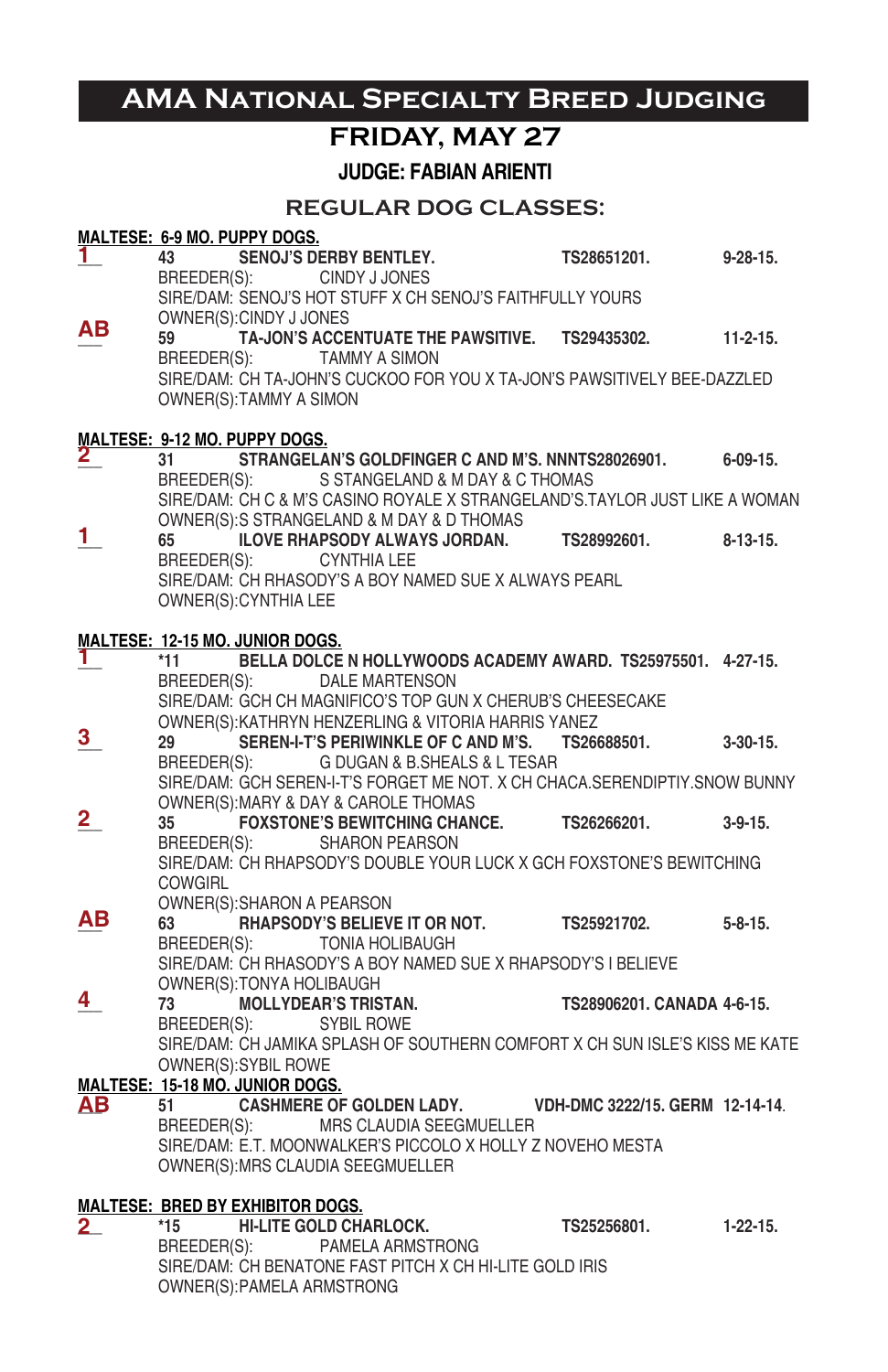| $\mathbf{1}_{-}$    | 25                                        |                                                    | RICHELIEU'S PRIVATE COLLECTION. TS25904101.<br>BREEDER(S): JUDY E MCQUINSTON & PAT KEEN FERNANDES<br>SIRE/DAM: GCH RICHELIEUS VALENTINO X RICHELIEU'S SHINES SO BRIGHT<br>OWNER(S): JUDY E MCQUINSTON & PAT KEEN FERNANDES |                            |    | $12 - 26 - 14$ . |
|---------------------|-------------------------------------------|----------------------------------------------------|----------------------------------------------------------------------------------------------------------------------------------------------------------------------------------------------------------------------------|----------------------------|----|------------------|
| 3_                  | 33<br>BREEDER(S):                         | OWNER(S): ZHAOYANG WANG                            | <b>HALO'S FINAL FANTASTY.</b><br>ZHAOYANG WANG<br>SIRE/DAM: CH VALIDIAN'S SOUNDS FABULOUS X HATHWAY WANG                                                                                                                   | TS26356101.                |    | $5 - 11 - 15.$   |
| 4                   | 39                                        |                                                    | <b>CHACA'S CHIC MAGNET.</b><br>BREEDER(S): CATHY BAILEY<br>SIRE/DAM: CH CHACA'S CHICK FLICK X CH CHACA'S DRAMA DRIVEN DEEDEE                                                                                               | TS27847101. 5-20-15.       |    |                  |
|                     | BREEDER(S):                               | OWNER(S): CATHY BAILEY<br>CHERRY BLOSSOMS RAE CGC  | *53 CLOUDCLAN RAISING THE BARBARIAN.<br>CARINA J ROCK & ANDRA J ROCK<br>SIRE/DAM: CH SCRUFFY'S-VALIDIAN RAISING THE BAR X GCH CLOUDCAN CASCADING<br>OWNER(S): CARINA J ROCK & ANDREA J ROC                                 | TS28048701. 8-16-15.       |    |                  |
| AB.                 | <b>MALTESE: AMERICAN BRED DOGS.</b><br>61 | OWNER(S): TONYA HOLIBAUGH                          | RHAPSODY'S RICOCHET.<br>BREEDER(S): TONIA HOLIBAUGH<br>SIRE/DAM: CH RHASODY'S A BOY NAMED SUE X RHAPSODY'S IM ON FIRE                                                                                                      | TS27124301. 7-5-15.        |    |                  |
| ΑВ                  | *71<br><b>MADONNA</b>                     |                                                    | RHAPSODY'S CAUSING A COMMOTION. TS25461801.<br>BREEDER(S): TONIA HOLIBAUGH<br>SIRE/DAM: CH RHAPSODY'S BAYBREEZE SMART ALEX X CH RHAPSODY'S I'M NO                                                                          |                            |    | $11-21-14.$      |
| 1.                  | $*77$                                     | OWNER(S): ANIJA MALI                               | BELLA DOLCE N HOLLYWOOD'S 20TH CENTURY FOX. TS25975502. 4-27-15.<br>BREEDER(S): DALE R. MARTENSON<br>SIRE/DAM: GCH MAGNIFICOS TOP GUN X CHERUB'S CHEESECAKE<br>OWNER(S): KATHRYN HENZERLING & VICTORIA HARRIS              |                            |    |                  |
|                     | <b>MALTESE: OPEN DOGS.</b>                |                                                    |                                                                                                                                                                                                                            |                            |    |                  |
| 3                   | 19                                        |                                                    | DIVINE-STELLA'S TOO SCHOOL FOR COOL. TS25019701. 11-16-14.<br>BREEDER(S): ANGELA STANBERRY<br>SIRE/DAM: GCH DIVINE'S WORK OF ART X CH TWINKLE WHITE STAR'S ROMANTICE EMY                                                   |                            |    |                  |
| 4                   |                                           | <b>DELCOST SKYFALL.</b><br>OWNER(S): SHERI ALQUIST | OWNER(S): RACHAEL KENT SAWYER<br>BREEDER(S): CHRISTINA GILLES<br>SIRE/DAM: GCH DELCOST MARC BY DESIGN X CH DELCOST PIXIE BY MARC                                                                                           | TS24546301. SCOT 10-28-12. |    |                  |
| $\overline{2}$      |                                           | BREEDER(S):                                        | *67 B-BOY OF ANGELA WHITE KR.<br>SO HYANG KIM<br>SIRE/DAM: BELLVO OF ANGELA WHITE KR X CJEI OF ANGELA WHITE KR                                                                                                             | ML120019853. KOREA 7-9-12. |    |                  |
| 1                   | 79                                        | OWNER(S):LAURENDE DIDIER                           | GORDON OF ANGELA WHITE. ML150023162. KOREA 3-1-15.<br>BREEDER(S): SO HYANG KIM<br>SIRE/DAMDÉLIGHT MINE'S GREAT DIPPER X V-BONITA OF ANGELA WHITE<br>OWNER(S): PAOLA MONICA CARCANGUI                                       |                            |    |                  |
| <b>WINNERS DOG:</b> |                                           | 79                                                 | <b>RESERVE WINNERS DOG:</b>                                                                                                                                                                                                |                            | 25 |                  |

## **NON-REGULAR SINGLE DOG CLASSES:**

#### **MALTESE: VETERAN DOGS 7-9 YEARS OLD.**

**GCH CH MOLLYDEAR'S SCHUBERT IMPROMPTU. TR86940801. 11-29-08.**<br>S): SYBIL ROWE BREEDER(S): SIRE/DAM: CH MOLLYDEAR'S IRISH TENOR X CH MOLLYDEAR'S FLORIA TOSCA OWNER(S):VICTORIA HARRIS & SYBIL ROSE **AB**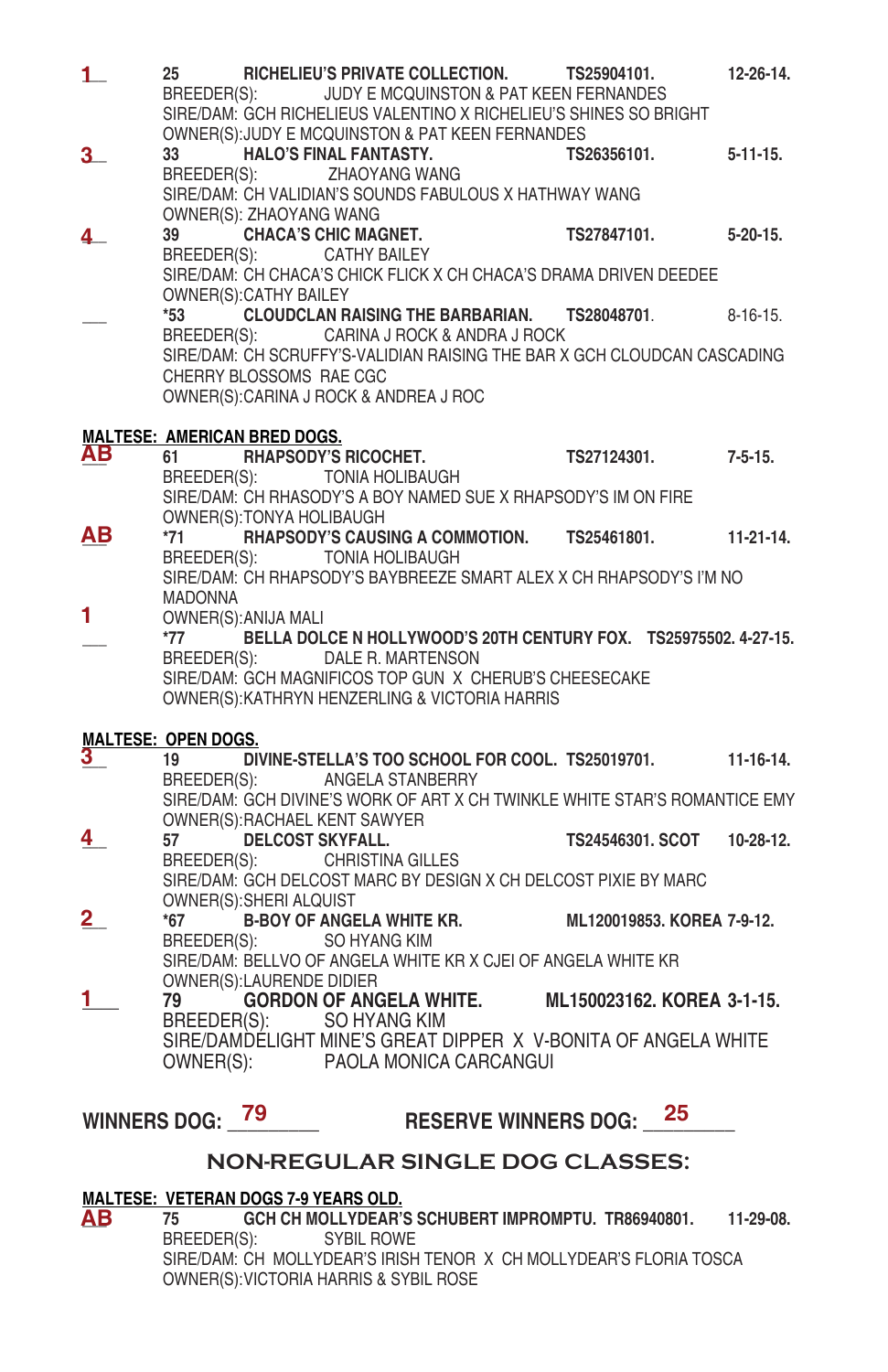## **REGULAR BITCH CLASSES:**

|                         |                 | <u> MALTESE: 6-9 MO. PUPPY BITCHES.</u> |                                                                              |                             |                  |
|-------------------------|-----------------|-----------------------------------------|------------------------------------------------------------------------------|-----------------------------|------------------|
| ı                       | 24              |                                         | MELITICA PRIMA BALLERINA ANA PAVLOVA. TS29281301.                            |                             | $11-8-15.$       |
|                         |                 |                                         | BREEDER(S): DRAGICA HUNTER                                                   |                             |                  |
|                         |                 |                                         | SIRE/DAM: HIDDEN VALET F ENGINE X DELCOST HOTTIE BY DESIGN                   |                             |                  |
|                         |                 | OWNER(S): DRAGICA HUNTER                |                                                                              |                             |                  |
|                         |                 | <b>AGENT: TIM LEHMAN</b>                |                                                                              |                             |                  |
| 4                       | 48              |                                         | <b>SENJO'S ALLURING AJA.</b>                                                 | TS28652301.                 | $11 - 22 - 15$ . |
|                         |                 |                                         | BREEDER(S): CINDY J JONES                                                    |                             |                  |
|                         |                 |                                         | SIRE/DAM: CH SENJO'S ENVY'S TREASURE X SENJO'S TAYLORED REMARC OF AVANTE     |                             |                  |
|                         |                 | OWNER(S):CINDY J JONES                  |                                                                              |                             |                  |
| 3                       | 54              |                                         | MORIAH'S SUNSHINE ON MY SHOULDER. TS28594701.                                |                             | $11-13-15.$      |
|                         |                 |                                         | BREEDER(S): EILEEN BENTZ & PAMELA ARMSTRONG                                  |                             |                  |
|                         |                 |                                         | SIRE/DAM: CH MORIAH'S FLUFF 'N 'STUFF X CH HI-LITE AMAZE ME MORIAH           |                             |                  |
|                         |                 |                                         | OWNER(S): EILEEN BENTZ & PAMELA ARMSTRONG                                    |                             |                  |
| ΑВ                      | 68              |                                         | <b>BELLARATA'S TURN UP THE JUICE.</b>                                        | TS28971701.                 | $11-4-15.$       |
|                         |                 |                                         | BREEDER(S): STACY NAGATANI & MARINA NAGATANI & SHEILA RILEY                  |                             |                  |
|                         |                 |                                         | SIRE/DAM: CH RICHELIEU'S DON'T EAT THE DAISIES X BELLARATA MALTANGEL HEAVEN  |                             |                  |
|                         | <b>SENT</b>     |                                         |                                                                              |                             |                  |
|                         |                 |                                         | OWNER(S):STACY NAGATANI & MARINA NAGATANI                                    |                             |                  |
| ΑВ                      | 72              |                                         | EUPHORIA'S LIKE A WRECKING BALL.                                             | TS28993601.                 | 11-22-15.        |
|                         |                 |                                         | BREEDER(S): JESSICA ANDERSON                                                 |                             |                  |
|                         |                 |                                         | SIRE/DAM: CH ZINGOTRIX' LASSE STEFFANS X RHAPSODY'S DAMSEL IN DISTRESS AT    |                             |                  |
|                         | <b>EUPHORIA</b> |                                         |                                                                              |                             |                  |
|                         |                 | OWNER(S): JESSICA ANDERSON              |                                                                              |                             |                  |
| 2                       | 74              |                                         | WONDER WINNER JULIET.                                                        | RFK4393245.RUSSIA 10-23-15. |                  |
|                         |                 |                                         | BREEDER(S): VLADIMIR KRAVCHENKO                                              |                             |                  |
|                         |                 |                                         | SIRE/DAM: SWEET HEAR MALTEZZI X WHITE TIGRA MALTEZZI                         |                             |                  |
|                         |                 |                                         | OWNER(S): VICTORIA CHEDYGOV                                                  |                             |                  |
| ΑВ                      | 76              |                                         | TA-JON'S DAZZLE ME.                                                          | TS29435301. 11-2-15.        |                  |
|                         | BREEDER(S):     |                                         | TAMMY A SIMON                                                                |                             |                  |
|                         |                 |                                         | SIRE/DAM: CH TA-JON'S CUCKOO FOR YOU X TA-JON'S PAWSITIVELY BEE-DAZZLED      |                             |                  |
|                         |                 | OWNER(S): TAMMY A SIMON                 |                                                                              |                             |                  |
| ΑВ                      | 80              |                                         |                                                                              |                             | $9 - 21 - 15$ .  |
|                         | BREEDER(S):     |                                         | <b>TONIA HOLIBAUGH</b>                                                       |                             |                  |
|                         |                 |                                         | SIRE/DAM: CH RHAPSODY'S A BOY NAMED SUE X CH RHAPSODY KEEPSAKE PLAYING       |                             |                  |
|                         | <b>GAMES</b>    |                                         |                                                                              |                             |                  |
|                         |                 | OWNER(S): TONIA HOLIBAUGH               |                                                                              |                             |                  |
|                         |                 |                                         |                                                                              |                             |                  |
|                         |                 | MALTESE: 9-12 MO. PUPPY BITCHES.        |                                                                              |                             |                  |
| 3                       | 12              |                                         | UNFORGETTABLES SPARE ME THE DRAMA. TS27164201. 8-5-15.                       |                             |                  |
|                         | BREEDER(S):     |                                         | <b>EVA F GILLETTE</b>                                                        |                             |                  |
|                         |                 |                                         | SIRE/DAM: CH JAMIKS SPLASH OF SOUTHERN COMFORT X UNFORGETTABLES GOSSIP GIRL. |                             |                  |
| $\overline{\mathbf{c}}$ |                 | OWNER(S): EVA GILLETTE                  |                                                                              |                             |                  |
|                         | 34              |                                         | <b>DIVINE'S REGAL PEARL.</b>                                                 | TS27364101.                 | $5-31-15.$       |
|                         | BREEDER(S):     |                                         | ANGELA STANBERRY & LARRY STANBERRY                                           |                             |                  |
|                         |                 |                                         | SIRE/DAM: CH LAUREAL'S DIVINE DESIGN X CH DIVINE'S GIVE A LITTLE LOVE        |                             |                  |
|                         |                 |                                         | OWNER(S): ERIC WILCOX & ESTFANIA WILCOX                                      |                             |                  |
| <u>дв</u>               | 38              |                                         | TA-JON'S ESSENCE OF RAIN.                                                    | TS27971602.                 | 7-6-15.          |
|                         | BREEDER(S):     |                                         | TAMMY A SIMON                                                                |                             |                  |
|                         |                 |                                         | SIRE/DAM: CH SINPHONY OF VENICE EAMON X CH TA-JON'S RAIN ON ME               |                             |                  |
| ΑВ                      |                 | OWNER(S): TAMMY A SIMON                 |                                                                              |                             |                  |
|                         | 40              |                                         | TA-JON'S SYMPHONY OF RAIN.                                                   | TS29271603.                 | $7 - 6 - 15.$    |
|                         | BREEDER(S):     |                                         | <b>TAMMY A SIMON</b>                                                         |                             |                  |
|                         |                 |                                         | SIRE/DAM: CH SINPHONY OF VENICE EAMON X CH TA-JON'S RAIN ON ME               |                             |                  |
|                         |                 | OWNER(S): TAMMY A SIMON                 |                                                                              |                             |                  |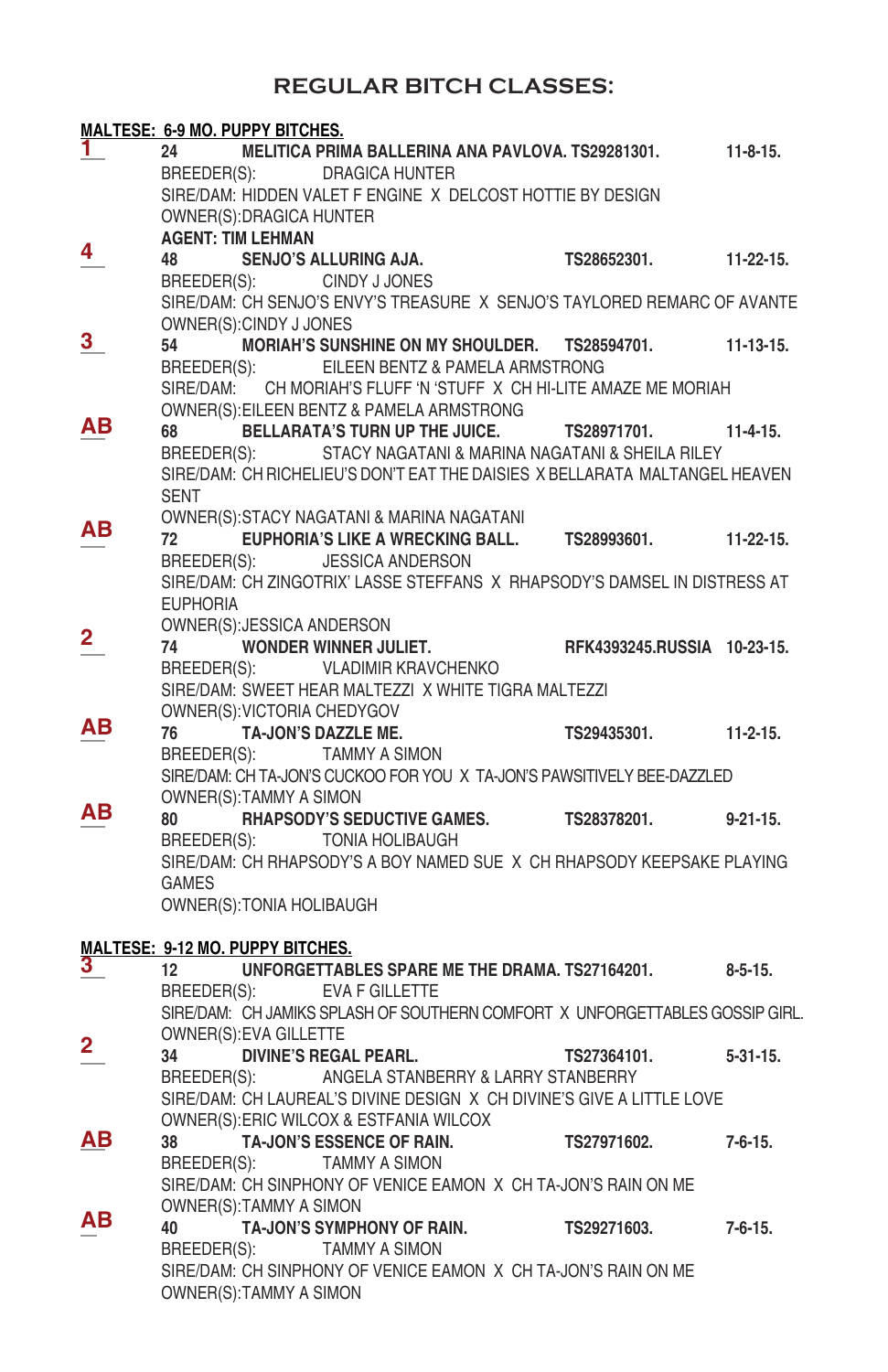| 1                       |                                            | DIVINE-STELLA'S HOW DO YOU LIKE ME NOW. TS27848202. 8-3-15.                                                           |                          |                |
|-------------------------|--------------------------------------------|-----------------------------------------------------------------------------------------------------------------------|--------------------------|----------------|
|                         | BREEDER(S):                                | ANGELA STANBERRY<br>SIRE/DAM: GCH CH DIVINE'S WORK OF ART X GCH CH DIVINE'S MY EYES ADORE YOU                         |                          |                |
|                         | OWNER(S): RACHAEL KENT SAWYER              |                                                                                                                       |                          |                |
|                         |                                            |                                                                                                                       |                          |                |
|                         | <u>MALTESE: 12-15 MO. JUNIOR BITCHES.</u>  |                                                                                                                       |                          |                |
| 1.                      | *10                                        | AVANTE'S GREATEST LOVE OF ALL. TS25662901. 4-10-15.                                                                   |                          |                |
|                         | BREEDER(S): MARY ANN ARCHULETA             | SIRE/DAM: CH DIVINE'S LOVE BANDIT X CH AVANTE SOPHIE'S REMARKABLE LUCK                                                |                          |                |
|                         | OWNER(S): MARY ANN ARCHULETA               |                                                                                                                       |                          |                |
| $\overline{2}$          | 56                                         | <b>BAR-TELL PATENT PENDING.</b>                                                                                       | TS28185501. 5-1-15.      |                |
|                         | BREEDER(S):                                | BARBARA CUTTELL & ANGELA STANBERRY                                                                                    |                          |                |
|                         |                                            | SIRE/DAM: CH CHACA'S CHICK FLICK X CH DIVINE'S ABSOLUTELY AMAZING AT BAR-TELL                                         |                          |                |
|                         | OWNER(S): BARBARA CUTTELL                  |                                                                                                                       |                          |                |
| ΑВ                      |                                            | 78 RHAPSODY'S IM WORTH IT. TS25921401. 4-13-15.                                                                       |                          |                |
|                         | BREEDER(S): TONIA HOLIBAUGH                |                                                                                                                       |                          |                |
|                         |                                            | SIRE/DAM: CH COSMO OF ANGELA SHITE KR X CH RAPSODY'S IM NO PARTY GIRL                                                 |                          |                |
| ΑВ                      | OWNER(S): TONIA HOLIBAUGH                  |                                                                                                                       |                          |                |
|                         | <b>ACOUSTIC BLUES.</b><br>84 — 10          |                                                                                                                       | TS26210502. 5-24-15.     |                |
|                         |                                            | BREEDER(S): VICTORIA YANEZ & VALERIE COLEY<br>SIRE/DAM: MASLEN'S NINETY NINE PROBLEMS X HOLLYWOOD'S IT'S ALL ABOUT ME |                          |                |
|                         | OWNER(S): VALERIE COLEY & VICTORIA YANEZ   |                                                                                                                       |                          |                |
| ΑВ                      | 86<br><b>STARGAZER.</b>                    |                                                                                                                       | TS26210501. 5-24-15.     |                |
|                         |                                            | BREEDER(S): VICTORIA YANEZ & VALERIE COLEY                                                                            |                          |                |
|                         |                                            | SIRE/DAM: MASLEN'S NINETY NINE PROBLEMS X HOLLYWOOD'S IT'S ALL ABOUT ME                                               |                          |                |
|                         | OWNER(S): VALERIE COLEY & VICTORIA YANEZ   |                                                                                                                       |                          |                |
|                         |                                            |                                                                                                                       |                          |                |
|                         | <b>MALTESE: 15-18 MO. JUNIOR BITCHES.</b>  |                                                                                                                       |                          |                |
| 1.                      | 22<br>BREEDER(S): EKATERINA GAFUROVA       | ELKETE'S SHOW GLITTER MAY GEL. TS28823901.RUSSIA 2-19-15.                                                             |                          |                |
|                         |                                            | SIRE/DAM: EXEPTIONAL GLITTER MALTEZZI X ELKETE'S SHOW NIKOL MON SHERI                                                 |                          |                |
|                         | OWNER(S): JEANNE HALEY                     |                                                                                                                       |                          |                |
| $\overline{\mathbf{2}}$ | DELCOST VALENTINA.<br>30                   |                                                                                                                       | TS29552101.SCOT 2-14-15. |                |
|                         | BREEDER(S): CHRISTINA GILLIES              |                                                                                                                       |                          |                |
|                         |                                            | SIRE/DAM: CH DELCOST MARC BY DESIGN X DIVINE'S DYNASTY KEEPER AT DELCOST                                              |                          |                |
|                         |                                            | OWNER(S): CHRISTINA GILLIES AGENT: PAT KEEN FERNANDES                                                                 |                          |                |
|                         |                                            |                                                                                                                       |                          |                |
|                         | <b>MALTESE: BRED BY EXHIBITOR BITCHES.</b> |                                                                                                                       |                          |                |
| ΑВ                      |                                            | *6 RS NOT JUST ANOTHER LOLA. TS24918601. 1-6-15.                                                                      |                          |                |
|                         | BREEDER(S): JAMES E. RAY                   |                                                                                                                       |                          |                |
|                         |                                            | SIRE/DAM: CH SANDS JUST INCREDIBLE X CH RS MUSIC CITY MELODY                                                          |                          |                |
|                         | OWNER(S): JAMES E. RAY                     |                                                                                                                       |                          |                |
| ΔВ                      | 26                                         | RICHELIEU'S BELLARATA LIPS LIKE SUGAR. TS25500902.                                                                    |                          | $12 - 4 - 14$  |
|                         |                                            | BREEDER(S): STACY NAGTANI & PAT KEEN FERNANDES                                                                        |                          |                |
|                         |                                            | SIRE/DAM: CH RICHELIEU'S VALENTINO X CH RICHELIEU'S BELLARATA SUGAR COOKIE                                            |                          |                |
| 1.                      |                                            | OWNER(S): PAT KEEN FERNANDEZ & STACY NAGATANI                                                                         |                          |                |
|                         | 32<br>BREEDER(S):                          | VELLAVICA'S SHOOTING STAR LEELOO. TS24172601.<br><b>VICTORIA CHEDYGOV</b>                                             |                          | $10 - 5 - 14.$ |
|                         |                                            | SIRE/DAM: GCH RUES FOREVER FRIENDS X GCH VELLAVICA'S SWEET ISOBELLA                                                   |                          |                |
|                         | OWNER(S): VICTORIA CHEDYGOV                |                                                                                                                       |                          |                |
|                         | 36                                         | <b>CHACA'S MUST LOVE RITZY FLARE.</b>                                                                                 | TS29334203.              | $11 - 1 - 15.$ |
|                         | BREEDER(S):                                | <b>CATHY BAILEY</b>                                                                                                   |                          |                |
|                         |                                            | SIRE/DAM: CH PARADIS KISS IMAGE DOMENIK X CH CHACA'S DIAMONDS ARE FOREVER                                             |                          |                |
|                         | AT MTO                                     |                                                                                                                       |                          |                |
|                         | OWNER(S): CATHY BAILEY                     |                                                                                                                       |                          |                |
|                         |                                            |                                                                                                                       |                          |                |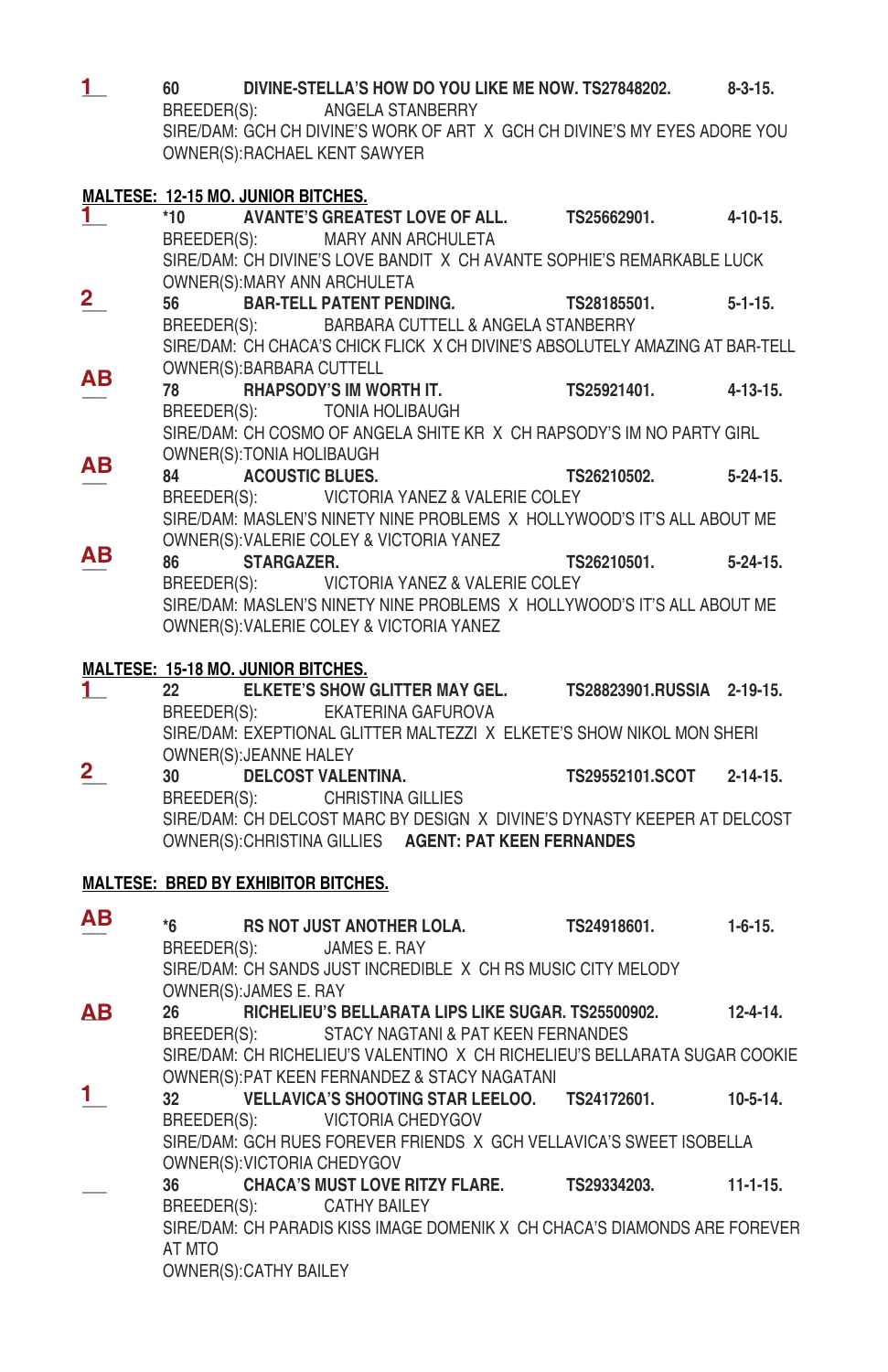| $\overline{\mathbf{2}}$ |                               |                         | 42 TA-JON'S LICKETY SPLIT.<br>BREEDER(S): TAMMY A SIMON<br>SIDE/DAM: QUITA JOURE T               | TS23210101.              | $10-3-14.$      |
|-------------------------|-------------------------------|-------------------------|--------------------------------------------------------------------------------------------------|--------------------------|-----------------|
|                         |                               | OWNER(S):TAMMY A SIMON  | SIRE/DAM: CH TA-JON'S STEAL THE SPOTLIGHT X CH TA'JONS RISE-N-SHINE                              |                          |                 |
| 4                       |                               |                         | TS25382901.<br>50 SENJO'S HOLLY BELLE.                                                           |                          | $11-5-14.$      |
|                         |                               |                         | BREEDER(S): CINDY J JONES                                                                        |                          |                 |
|                         |                               | OWNER(S): CINDY J JONES | SIRE/DAM: CH SENJO'S ENVY'S TREASURE X SENJO'S TAYLORED REMARC OF AVANTE                         |                          |                 |
|                         |                               |                         | 58 CSTASY'S WEDDED BLISS. TS28233301.                                                            |                          | $9 - 12 - 15$ . |
|                         |                               |                         | BREEDER(S): CYNTHIA FERN-KING & ASHLEY KING-MCDONOUGH                                            |                          |                 |
|                         | SENSATION                     |                         | SIRE/DAM: GCH CLOUDCLAN THE HUNTSMAN IN ECSTASY X GCH ECSTASY'S GLOWING                          |                          |                 |
|                         |                               |                         | OWNER(S): CYNTHIA FERN-KING & ASHLEY KING-MCDONOUGH                                              |                          |                 |
|                         | $*62$                         |                         | CLOUDCLAN CASTLE ON A CLOUD. TS27952301. 9-2-15.                                                 |                          |                 |
|                         |                               |                         | BREEDER(S): CARINA J. ROCK & ANDREA J. ROCK                                                      |                          |                 |
|                         |                               |                         | SIRE/DAM: CH DELCOST ARMANI BY MARC X CH GRACE'S CHERISHED GIFT FOR                              |                          |                 |
|                         | CLOUDCLAN                     |                         |                                                                                                  |                          |                 |
|                         |                               |                         | OWNER(S): CARINA J. ROCK & ANDREA J. ROCK                                                        |                          |                 |
| 3.                      |                               |                         | 92 M AND M SOME LIKE IT FAST.                                                                    | TS25672701. 11-27-14.    |                 |
|                         |                               |                         | BREEDER(S): AMANDA MIERAS MCGUIRE                                                                |                          |                 |
|                         |                               |                         | SIRE/DAM M AND M'S DEUCE IS WILD X M AND M'S SOME LIKE IT HOT                                    |                          |                 |
|                         |                               |                         | OWNER(S): AMANDA MIERAS MCGUIRE                                                                  |                          |                 |
|                         | <b>MALTESE: OPEN BITCHES.</b> |                         |                                                                                                  |                          |                 |
| 1.                      | 8 —                           |                         | VALLETTA'S SOMEWHERE OVER THE REIGNBOW. TS25371801. 2-3-15.                                      |                          |                 |
|                         |                               |                         | BREEDER(S): JIM HUNTER                                                                           |                          |                 |
|                         |                               |                         | SIRE/DAM: AUS-AM CH TA-JON'S REIGN ON X CH VALLETTA'S SUNRISE SERENADE                           |                          |                 |
|                         |                               |                         | OWNER(S): JIM HUNTER <b>AGENT: SHARON BOURBEAU</b>                                               |                          |                 |
|                         | $*18$                         |                         | <b>BENATONE LOTTIE.</b>                                                                          | TS27759701. UK 11-23-14. |                 |
|                         |                               |                         | BREEDER(S): MISS S JACKSON & MRS R JACKSON                                                       |                          |                 |
|                         |                               |                         | SIRE/DAM: BENATONE GOLD BOOTS X BENATONE GOOD AS GOLD                                            |                          |                 |
| 4                       |                               |                         | OWNER(S): PAMELA ARMSTRONG<br>OWNER(S): PAMELA ARMSTRONG<br>28 DIVINE'S LAS MENINAS. TS25019601. |                          | 11-18-14.       |
|                         |                               |                         | BREEDER(S): ANGELA STANBERRY & LARRY STANBERRY                                                   |                          |                 |
|                         |                               |                         | SIRE/DAM: GCH DIVINE'S WORK OF ART X CH DIVINE'S LOVELY RITA                                     |                          |                 |
|                         |                               |                         | OWNER(S): STACY NEWTON & ELLEN KURLAND                                                           |                          |                 |
|                         |                               |                         | 46 EVER AFTER BELLE.                                                                             | TS23475401. 10-25-14.    |                 |
|                         |                               |                         | BREEDER(S): PATRICIA GIFFORD                                                                     |                          |                 |
|                         |                               |                         | SIRE/DAM: CH SEREN-I-T'S EVER AFTER PRINCE SNAPDRAGON X EVER AFTER'S SNOW                        |                          |                 |
|                         | WHITE                         |                         |                                                                                                  |                          |                 |
| 3                       |                               | OWNER(S): BONNIE SHEALS |                                                                                                  |                          |                 |
|                         |                               |                         | SHOES ARIA STORY OF SISTERHOOD DOLL. TS22909201. 6-24-14.<br>CHERYL D SHOEMAKER                  |                          |                 |
|                         | BREEDER(S):                   |                         | SIRE/DAM: CH FUNNY STORY OF SNOW COUNTY X SHOES DROPPED ME TO MY KNEES                           |                          |                 |
|                         | <b>DOLL</b>                   |                         |                                                                                                  |                          |                 |
|                         |                               |                         | OWNER(S): CHERYL D SHOEMAKER                                                                     |                          |                 |
| $\overline{\mathbf{2}}$ |                               |                         | 90 SERENITY OF ANGELA WHITE.ML150023551. KOREA 4-24-15.                                          |                          |                 |
|                         |                               |                         | BREEDER(S): SO HYANG KIM                                                                         |                          |                 |
|                         |                               |                         | SIRE/DAMBELLVO OF ANGELA WHITE X SENA OF ANGELA WHITE                                            |                          |                 |
|                         |                               |                         | OWNER(S): PAOLA MONICA CARCANGUI                                                                 |                          |                 |
|                         |                               |                         |                                                                                                  |                          |                 |
|                         |                               |                         |                                                                                                  |                          |                 |

WINNERS BITCH:  $\frac{32}{42}$  RESERVE WINNERS BITCH:  $\frac{42}{42}$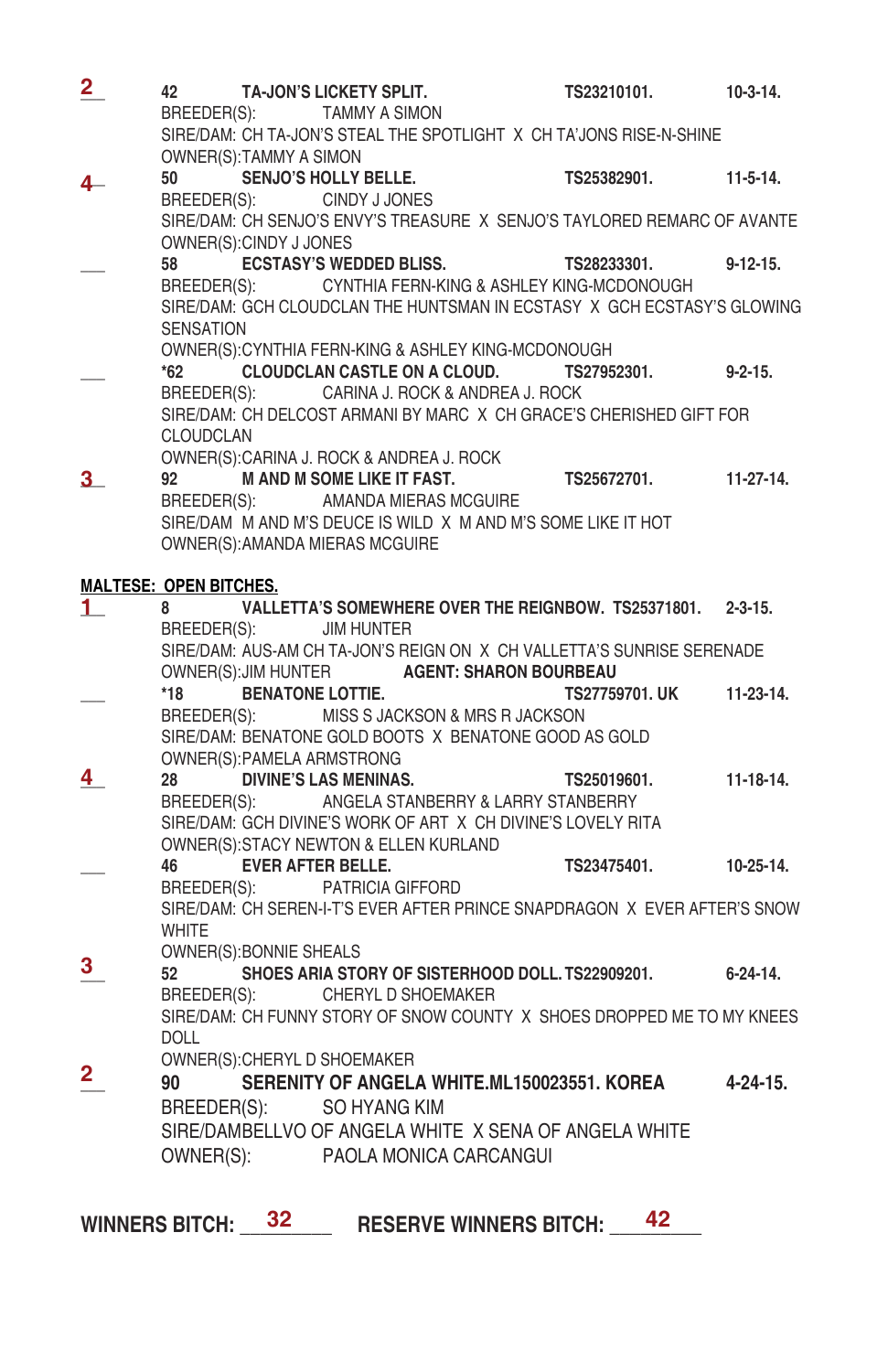## **BEST OF BREED:**

*BOB DOGS -* 

| ΑВ | *5                   |                                  | GCH. LUVLEE'S BOOKUM DANO AT TNT. TS25036901.                                                                            |                             | $11 - 11 - 14.$ |
|----|----------------------|----------------------------------|--------------------------------------------------------------------------------------------------------------------------|-----------------------------|-----------------|
|    | BREEDER(S):          |                                  | <b>LEE ALBRITTON</b><br>SIRE/DAM: CH CZER OF ANGELA WHITE KR X CH LUV LEE - CHERUB DOLL FOR CHRISTMAS                    |                             |                 |
|    |                      |                                  | OWNER(S):LEE ALBRITTON & THERESE MEYER                                                                                   |                             |                 |
|    | 7                    |                                  | GCH SANDS RS MORE THAN A CRUSH. TS13381501.                                                                              |                             | $6 - 13 - 12$ . |
|    | BREEDER(S):          |                                  | AMY PREUETT<br>SIRE/DAM: CH SANDS SNOW DOUBT X CH SANDS CALIFONIA GOLD RUSH                                              |                             |                 |
| ΑВ |                      |                                  | OWNER(S): JAMES E RAY & AMY PREUETT                                                                                      |                             |                 |
|    | $*17$                |                                  | GCH RIJES FOREVER FRIENDS. TS18891701.                                                                                   |                             | $9 - 2 - 13$ .  |
|    |                      |                                  | BREEDER(S): JEANNE HALEY & BARBARA DWELLY<br>SIRE/DAM: CH CHAPAU N FIJAS FRIENDSHIP OF THE RING X CH RIJES RAMBLING ROSE |                             |                 |
|    |                      |                                  | OWNER(S): JEANNE HALEY & BARBARA DWELLY                                                                                  |                             |                 |
|    | 21                   |                                  | GCH RHAPSODY'S POKER FACE.                                                                                               | TS14486201.                 | $12-19-12.$     |
|    |                      |                                  | BREEDER(S): TONIA HOLIBAUGH                                                                                              |                             |                 |
|    |                      | OWNER(S): KAREN MORRIS           | SIRE/DAM: CH BAYBREEZE SMART ALEC X HEARTS FORTUNE COOKIE                                                                |                             |                 |
| ΑВ | 23                   | <b>DELCOST STRIKER.</b>          |                                                                                                                          | TS25813301.SCOT/UK 6-10-14. |                 |
|    |                      |                                  | BREEDER(S): CHRISTINA GILLES                                                                                             |                             |                 |
|    |                      |                                  | SIRE/DAM: CH DELCOST MARC BY DESIGN X CH RICHELIEU SCOTTISH WHISPER                                                      |                             |                 |
|    |                      | OWNER(S): CHRISTINA GILLES       |                                                                                                                          |                             |                 |
|    | 27<br>BREEDER(S):    |                                  | GCH EUPHORIA'S PRINCE CHARMING. TS24499701.<br><b>JESSICA ANDERSON</b>                                                   |                             | $9 - 04 - 14$ . |
|    |                      |                                  | SIRE/DAM: CH EUPHORIA'S LESSON LEARNED X RHAPSODY'S DAMSEL IN DISTRESS AT                                                |                             |                 |
|    | <b>EUPHORIA</b>      |                                  |                                                                                                                          |                             |                 |
|    |                      |                                  | OWNER(S): JESSICA ANDERSON & TONIA HOLIBAUGH & BILLY MILNE                                                               |                             |                 |
|    |                      | <b>AGENT: TONIA HOLIBAUGH</b>    |                                                                                                                          |                             |                 |
|    | 37                   |                                  | CH RHAPSODY'S OH SO FAVULOUS. TS03196001. 11-30-10.<br>BREEDER(S): TONIA HOLIBAUGH                                       |                             |                 |
|    |                      |                                  | SIRE/DAM: GCH CH REGARDING HENRY X CH RHAPSODY'S OH SO SMART                                                             |                             |                 |
|    |                      | OWNER(S): CHI-CHENG WANG         |                                                                                                                          |                             |                 |
|    | 41                   |                                  | GCH TA-JON'S CUCKOO 4 YOUR LUV. TS19946801.                                                                              |                             | $8-16-13$       |
|    | BREEDER(S):          |                                  | TAMMY A SIMON                                                                                                            |                             |                 |
|    |                      |                                  | SIRE/DAM: CH TA-JOHN'S CUCKOO FOR COCOA PUFFS X CH TA-JON'S SILLY LOVE SONG                                              |                             |                 |
|    | 45                   | OWNER(S): TAMMY A SIMON          | GCH MAGNIFICO'S REKINDLED SPIRIT. TS21637901.                                                                            |                             | $1 - 1 - 14.$   |
|    | BREEDER(S):          |                                  | ANTHONY & KIMBERLY MACKENZIE                                                                                             |                             |                 |
|    |                      |                                  | SIRE/DAM: GCH CHRISMA'S SHINY TOY GUN X CH RHAPSODY CHERUBS I'M GONNA TELL                                               |                             |                 |
|    |                      |                                  | OWNER(S): ANTHONY & KIMBERLY MACKENZIE                                                                                   |                             |                 |
| ΑВ |                      | <b>AGENT: TARA MARTIN ROWELL</b> |                                                                                                                          |                             |                 |
|    |                      |                                  | BREEDER(S): TONIA HOLIBAUGH                                                                                              |                             | $9-18-05.$      |
|    |                      |                                  | SIRE/DAM: CH DIVINE'S MARK OF FRIENDSHIP X RHAPSODY'S CALAMITY JANE                                                      |                             |                 |
|    |                      | OWNER(S): ANJA MALI              |                                                                                                                          |                             |                 |
|    | <b>BOB BITCHES -</b> |                                  |                                                                                                                          |                             |                 |
|    | $*14$                |                                  | GCH C AND M'S RAINEY CALIFORNIA SPRING. TS16637002.                                                                      |                             | $3 - 21 - 13$ . |
|    | BREEDER(S):          |                                  | MARY L DAY & CAROLE THOMAS                                                                                               |                             |                 |
|    |                      |                                  | SIRE/DAM: CH C AND M'S CASINO ROYALE X C AND M'S LUCY LU                                                                 |                             |                 |
|    |                      |                                  | OWNER(S): KENNON D HUDSON & MARY L DAY                                                                                   |                             |                 |
|    | 44                   |                                  | CH FOUR HALLS LOOK AT ME.                                                                                                | TS23025701.CANADA 1-6-14.   |                 |
|    | BREEDER(S):          |                                  | <b>VICKI FIERHELLER</b><br>SIRE/DAM: FOUR HALLS HE'S GOT THE LOOK X CH FOUR HALLS COOKIES N CREAM                        |                             |                 |
|    |                      |                                  | OWNER(S):ROY & JO-ANN KUSUMOTO & VICKI FIERHELLER                                                                        |                             |                 |
|    |                      | <b>AGENT: DARYL MARTIN</b>       |                                                                                                                          |                             |                 |